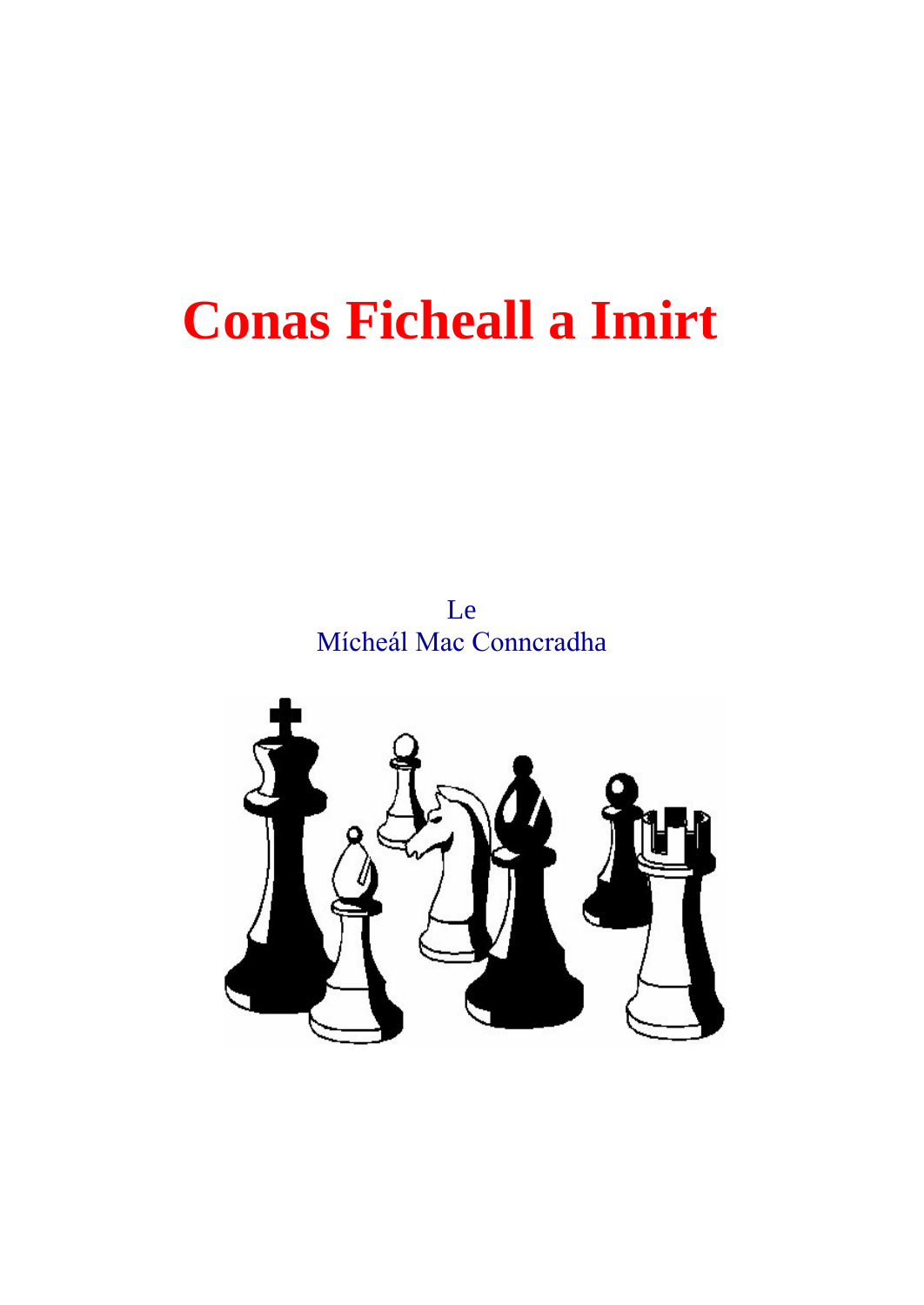Gabhtar buíochas le

Sandra Ni Gharbháin agus Sandra Ni Gharbháin<br>agus<br>Maolsheachlainn Ó Caollaí

 $\oslash$  Meitheamh 2006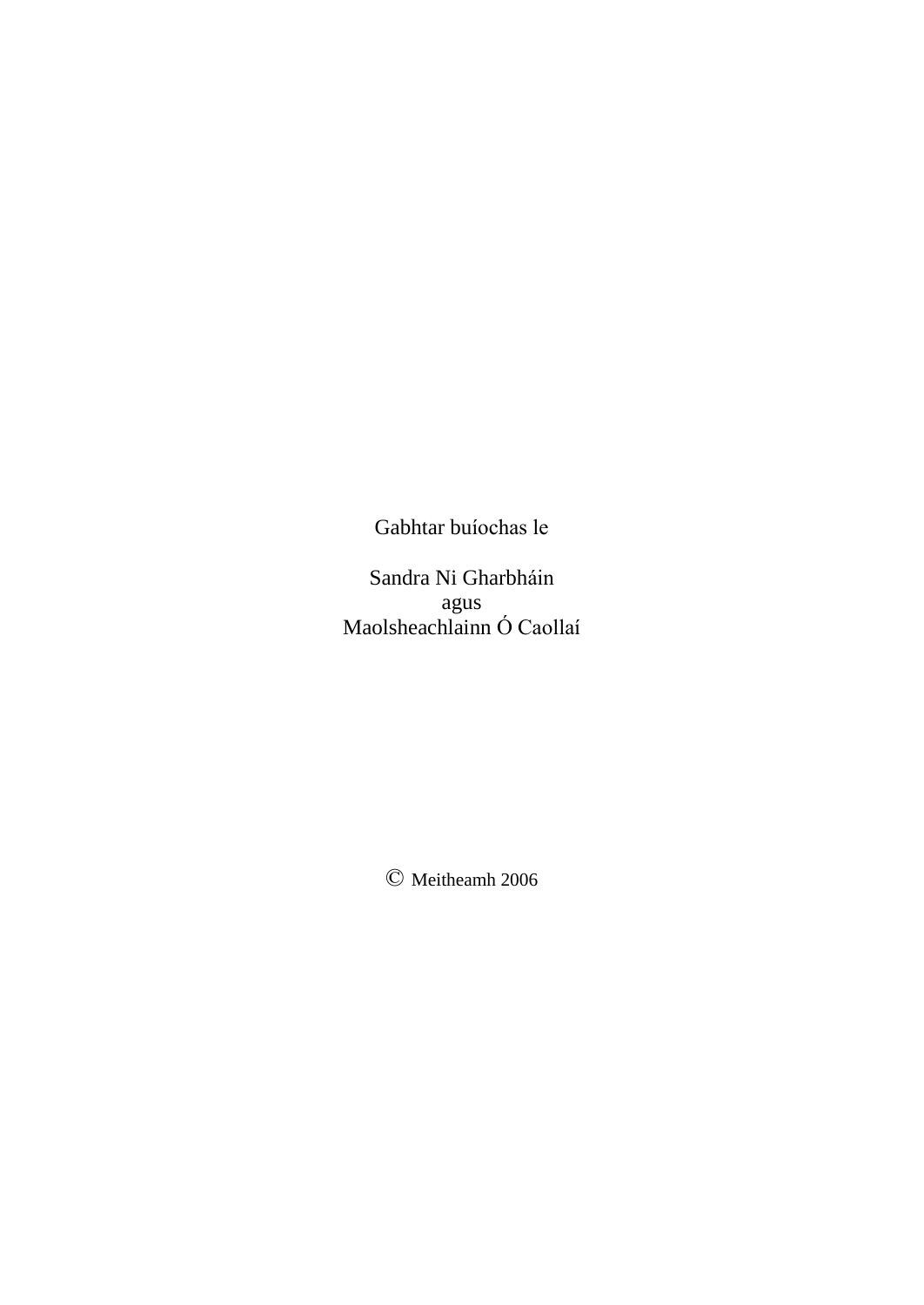## **<sup>S</sup><sup>È</sup> an Cl·r Fichille Do <sup>R</sup>Ìocht**

**Ceapadh an fhicheall fadó.** Anuas ó na meánaoiseanna a tháinig na hainmneacha ar na píosaí a usáidtear ar na saolta seo. Ceapadh an fhicheall fadó. Anuas ó na meánaoiseanna a tháinig na hainmneacha ar na píosaí a usáidtear ar<br>na saolta seo.<br>Bhíodh ríthe agus banríonacha i gceannas ar na ríochtaí an uair sin. I gcaisleáin a bhíodh cónaí ortha

na saolta seo.<br>Bhíodh ríthe agus banríonacha i gceannas ar na ríochtaí an uair sin. I gcaisleáin a bhíodh cónaí ortha agus<br>bhíodh easpaig acu le treoir a thabhairt dóibh. Bhíodh ridirí cróga acu chun iad a chosaint freisin bhíodh easpaig acu le treoir a thabhairt dóibh. Bhíodh ridirí cróga acu chun iad a chosaint freisin. Bhíodh tuataigh ag cabhrú le cosaint na ríocta freisin.

#### **Is cl·r fichille <sup>È</sup> seo.**



Tá gach dara cearnóg dubh agus bán, an patrún céanna ar gach clár.<br>Tá gach dara cearnóg dubh agus bán, an patrún céanna ar gach clár. Tá gach dara cearnóg dubh agus bán, an patrún céanna ar gach<br>Tá seasca ceathair cearnóg san iomlán ar an gclár fichille.

Fá seasca ceathair cearnóg san iomlán ar an gclár fichille.<br>Rial bunúsach ná go gcaithfidh tú an clár fichille a shocrú i slí faoi leith nuair a thosaíonn tú ag imirt. Is Rial bunúsach ná go gcaithfidh tú an clár fichille a shocrú i slí faoi leith nuair a t<br>gá go mbeadh cearnóg gheal sa chúinne íochtarach ar dheis ag gach imreoir.

#### **Meabhraigh : Geal ar dheis!**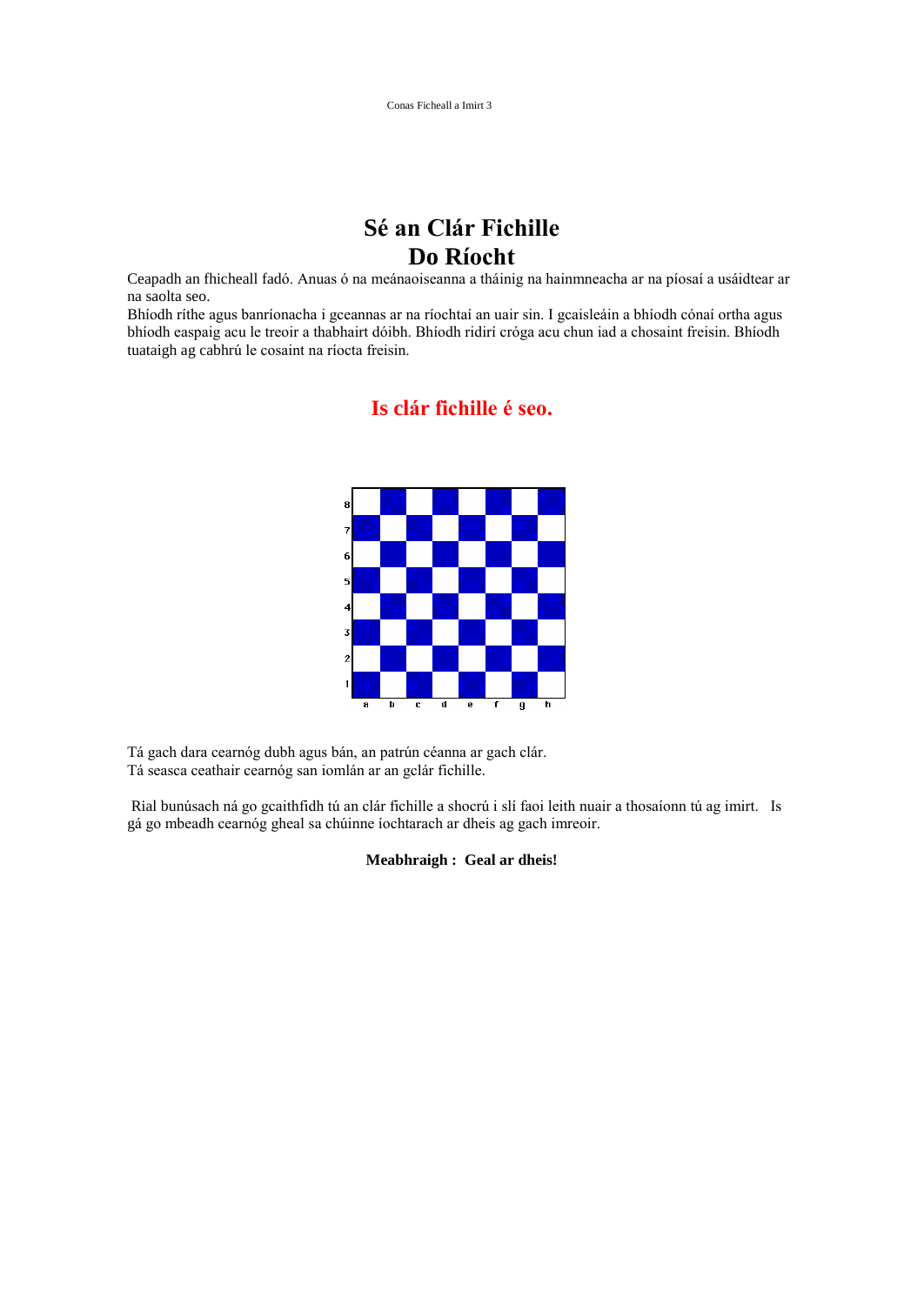### **<sup>T</sup>ÈarmaÌ Fichille Comhaid, Aicm<sup>Ì</sup> agus Fiaranna.**

'Séard is brí le **Comhaid** ná na sraitheanna cearnóg a<br>ritheann **Suas agus anuas.** ritheann **Suas agus anuas.**

'Séard is **Aicmí** ann ná na sraitheanna cearnóg a 'Séard is **Aicmí** ann ná na sraitheanna<br>ritheann **trasna** an chláir fichille.

'SÈard is brÌ le **Fiaranna** <sup>n</sup>· na sraitheanna cearnÛg <sup>a</sup> <sup>a</sup> 'Séard is brí le **Fiaranna** ná na sraithear<br>ritheann **ar fiar** ar an gclár fichille.

# **Rialacha Simpl<sup>Ì</sup> ginear·lta <sup>a</sup> bhaineann leis an bhficheall.**

**Rialacha Simplí ginearálta a bhaineann leis an bhficheall.**<br>Is féidir le fir fichille (píosaí agus ceithearnaigh) ceachtar de dhá rud a dhéanamh. **Rialacha Simplí ginearálta a bhaineann le**<br>Is féidir le fir fichille (píosaí agus ceithearnaigh) ce<br>1. Is féidir leo bogadh go dtí spás folamh 1 Is féidir le fir fichille (píosaí agus ceithearnaigh) ceach<br>1. Is féidir leo bogadh go dtí spás folamh<br>2. Is féidir leo fir fichille naimhdeach a ghabháil.

- 
- 
- 3. Is féidir leo bogadh go dtí spás folamh<br>
3. Is féidir leo fir fichille naimhdeach a ghabháil.<br>
3. Tabhair faoi deara gurb é an Rí an t-aon phíosa nach féidir a ghabháil riamh. De réir mar a ghabhtar namhaid, glacann an fear a ghabh é a áit ar an gclár fichille.

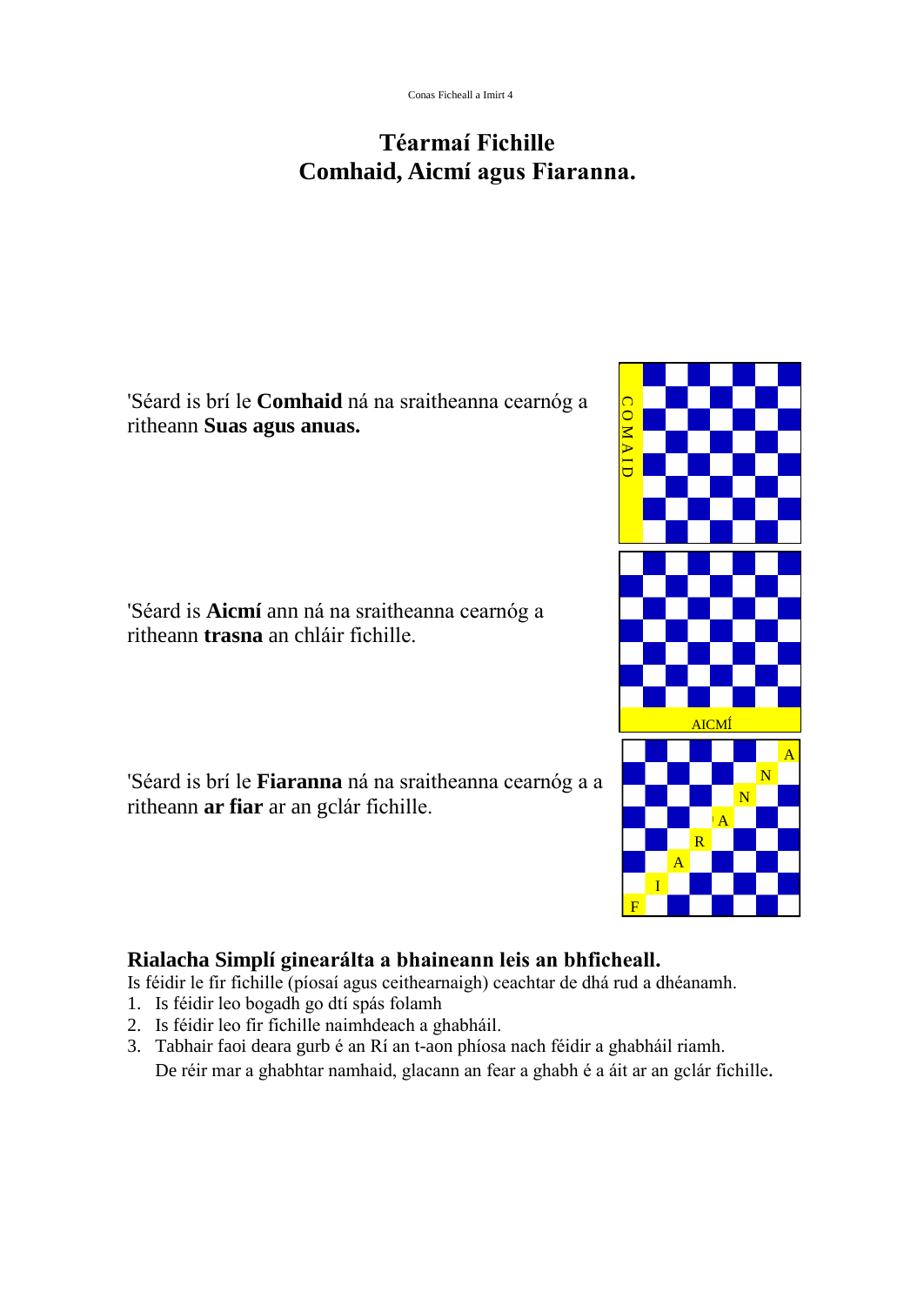### **Na Fir Fichille**

Do airm agus iad siúd a bhaineann le do chéile imeartha.

| Tá 8 gCeithearnach ar gach taobh | 八人           |
|----------------------------------|--------------|
| Tá dhá Ridire ar gach taobh      | ▲            |
| Tá dhá Easpag ar gach taobh      | 皇皇           |
| Tá dhá Chaisléan ar gach taobh   | 罝罝           |
| Tá Bainríon amháin ar gach taobh | W∖ <b>/Ш</b> |
| Tá Rí amháin ar gach taobh       |              |

Tá sé fhear déag, ocht bpíosa agus ocht gceithearnach ar gach taobh

> An chéad rial fichille ná go mbogann *BÁN* ar dtús.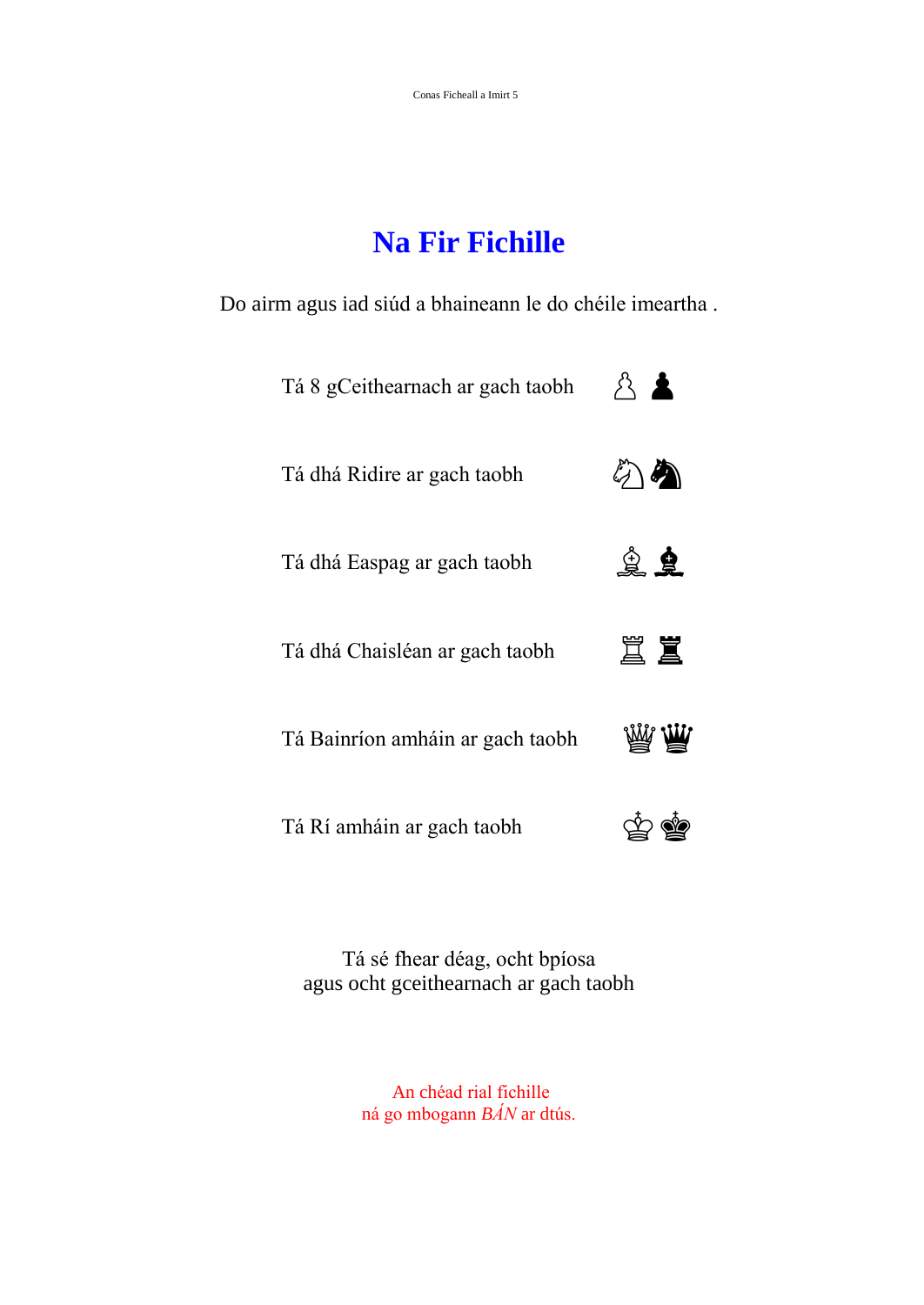#### **Mar a bhogann na Fir Fichille**

**Mar a bhogann na Fir Fichille**<br>Ag tosach an chluiche seasann ceithearnaigh an bháin ar an dara aicme agus seasann cinn Ag tosach an chluiche seasann ceithearnaigh an bháin ar an dar<br>dubha ar an 7ú aicme mar atá léirithe sa chéad learáid eile.

Tá 8 gceithearnach ar gach taobh. Tá 8 gceithearnach ar gach taobh.<br>Is é seo an bealach tosnaithe.



#### **Mar <sup>a</sup> bhogann an ceithearnach agus mar <sup>a</sup> dhÈantar gabh·il.**

M<mark>ar a bhogann an ceithearnach agus mar a dhéantar gabháil.</mark><br>Is féidir le ceithearnach bogadh díreach ar aghaidh cearnóg amháin nó dhá chearnóg ar Is féidir le ceithearnach bogadh díreach ar aghaidh cearnóg amháin nó dhá chearnóg ar<br>an gcéad bhogadh. Ina dhíaidh sin, is féidir leis bogadh cearnóg amháin ag an am, fiú Is féidir le ceithearnach bogadh díreach ar aghaidh cearnóg amháin n<br>an gcéad bhogadh. Ina dhíaidh sin, is féidir leis bogadh cearnóg am<br>amháin muna ndeachaigh sé dhá chearnóg ar an gcéad bhogadh. an gcéad bhogadh. Ina dhíaidh sin, is féidir leis bogadh cearnóg amháin ag an am, fiú amháin muna ndeachaigh sé dhá chearnóg ar an gcéad bhogadh.<br>Tá an ceithearnach, cosúil leis an saighdiúir coise i gcath, ag máirseáil ar

cearnóg amháin ag an am. Níl cead ag an gceithearnach cúlú riamh. Tá an rogha ag na Tá an ceithearnach, cosúil leis an saighdiúir coise i gcath, ag máirseáil ar aghaidh<br>cearnóg amháin ag an am. Níl cead ag an gceithearnach cúlú riamh. Tá an rogha ag na<br>ceithearnaigh nár bhog fós tosnú ar an aistear ar agh cearnóg amháin ag an am. Níl cead ag an gceithearnach cúlú riamh. Tá an rogha ag na<br>ceithearnaigh nár bhog fós tosnú ar an aistear ar aghaidh le bogadh dúbailte dhá chearnóg<br>ar aghaidh. Ní féidir leis na ceithearnaigh léim eile. eile.<br>Gabhann an Ceithearnach i slí difriúil ón gcaoi a bhogann sé. Gabhann an ceithearnach

Gabhann an Ceithearnach i slí difriúil ón gcaoi a bhogann sé. Gabhann an ceithearnach<br>go fiar cearnóg amháin ar aghaidh, faoi mar a bheadh sé ag troid ar a thaobh le claíomh gearr.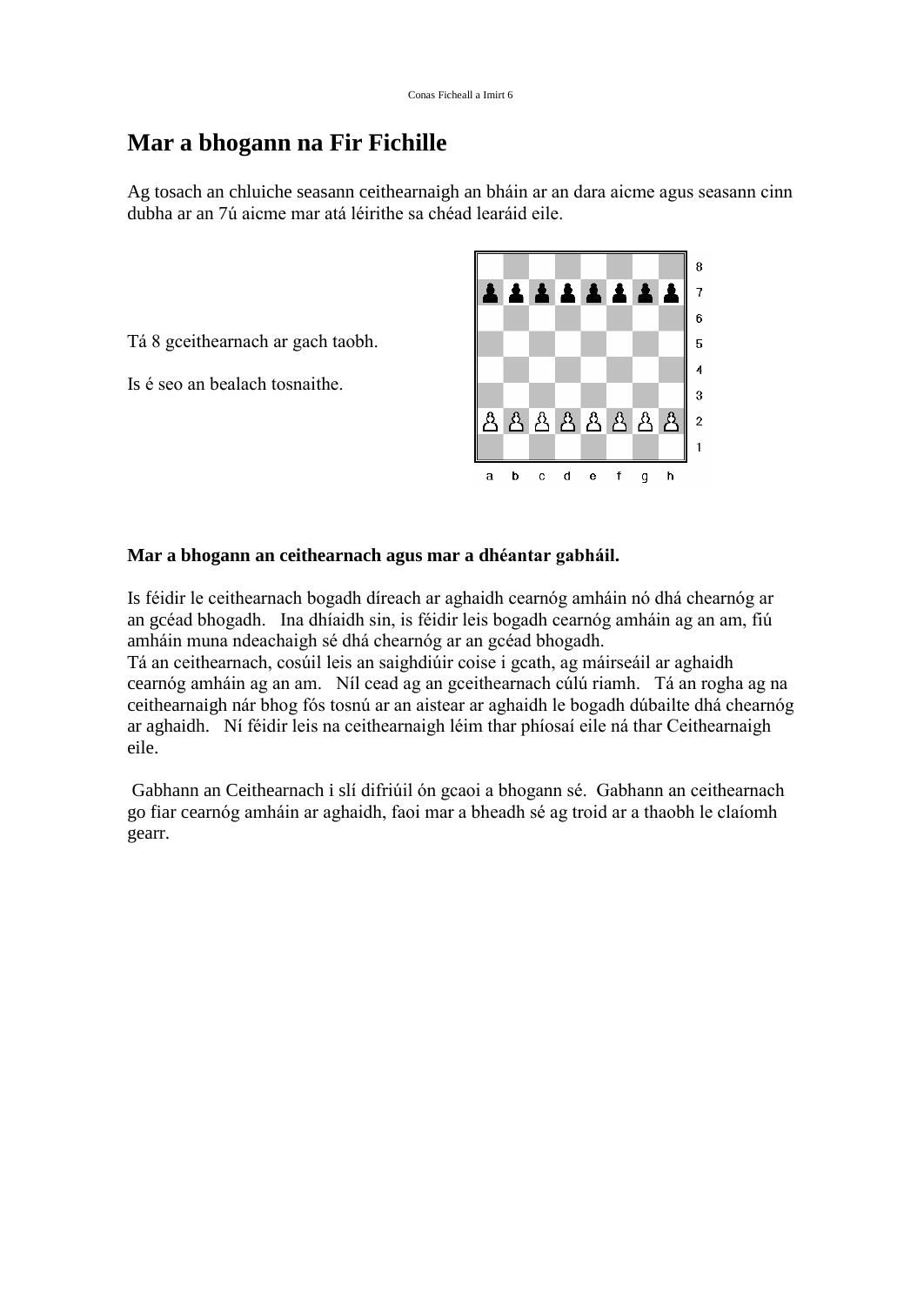

Sa chéad learáid is féidir leis an gceithearnach geal bogadh go dtí aon cheann Sa chéad learáid is féidir leis an gceithearnach geal bogadh go dtí aon cheann<br>do na cearnóga atá marcáilte le "x". Ina choinne sin, níl ach rogha amháin ag Sa chéad learáid is féidir leis an gceithearnach<br>do na cearnóga atá marcáilte le "x". Ina choir<br>an gceithearnach dubh, atá tar éis bogadh.

Sa dara learáid, is féidir leis an gCeithearnach bán bogadh díreach ar Sa dara learáid, is féidir leis an gCeithearnach bán bogadh díreach ar<br>aghaidh nó an rídire dubh nó an Easpag dubh a ghabháil. Idir an dá linn, Sa dara learáid, is féidir leis an gCeithearnach bán bogadh díreach a<br>aghaidh nó an rídire dubh nó an Easpag dubh a ghabháil. Idir an d<br>tá an ceithearnach dubh chun bogadh go dtí deireadh an chláir. tá an ceithearnach dubh chun bogadh go dtí deireadh an chláir.<br>Nuair a shroicheann ceithearnach an aicme dheireanach, is píosa eile é!

Nuair a shroicheann ceithearnach an aicme dheireanach, is píosa eile é!<br>I hformhór na suíomhanna athróidh sé go banríon nó ní féidir é a fhágáil Nuair a shroicheann ceithearnach an aicme dheireanach, is píosa eile é!<br>I hformhór na suíomhanna athróidh sé go banríon nó ní féidir é a fhágáil<br>ina ceithearnach agus níl cead é a ardú chun cinn go rí. Mar thoradh ar I hformhór na suíomhanna athróidh sé go banríon nó ní féidir é a fhágáil<br>ina ceithearnach agus níl cead é a ardú chun cinn go rí. Mar thoradh ar<br>ardú ceime ceithearnaigh níl teora leis an lión banríon nó píosaí roghnaithe ina ceithearnach agus níl cead é a ardú chun cinn go rí. Mar thoradh ar ardú ceime ceithearnaigh níl teora leis an lión banríon nó píosaí roghnaithe eile ar feidir leat a bheith agat ar an gclár ag an am céanna.

Bíonn luach áirithe ar gach fear fichille agus is ar an gceithearnach a bhíonn an luach is n luach áirithe ar gach fear fichille a<br>Ní rial e seo; nil aon ach treoir.

Tugaimid luach noiseanach don Cheitearnach mar seo leanas:

An Ceithearnach =  $1$   $\boxed{\pm}$  =  $\boxed{\pm}$ 

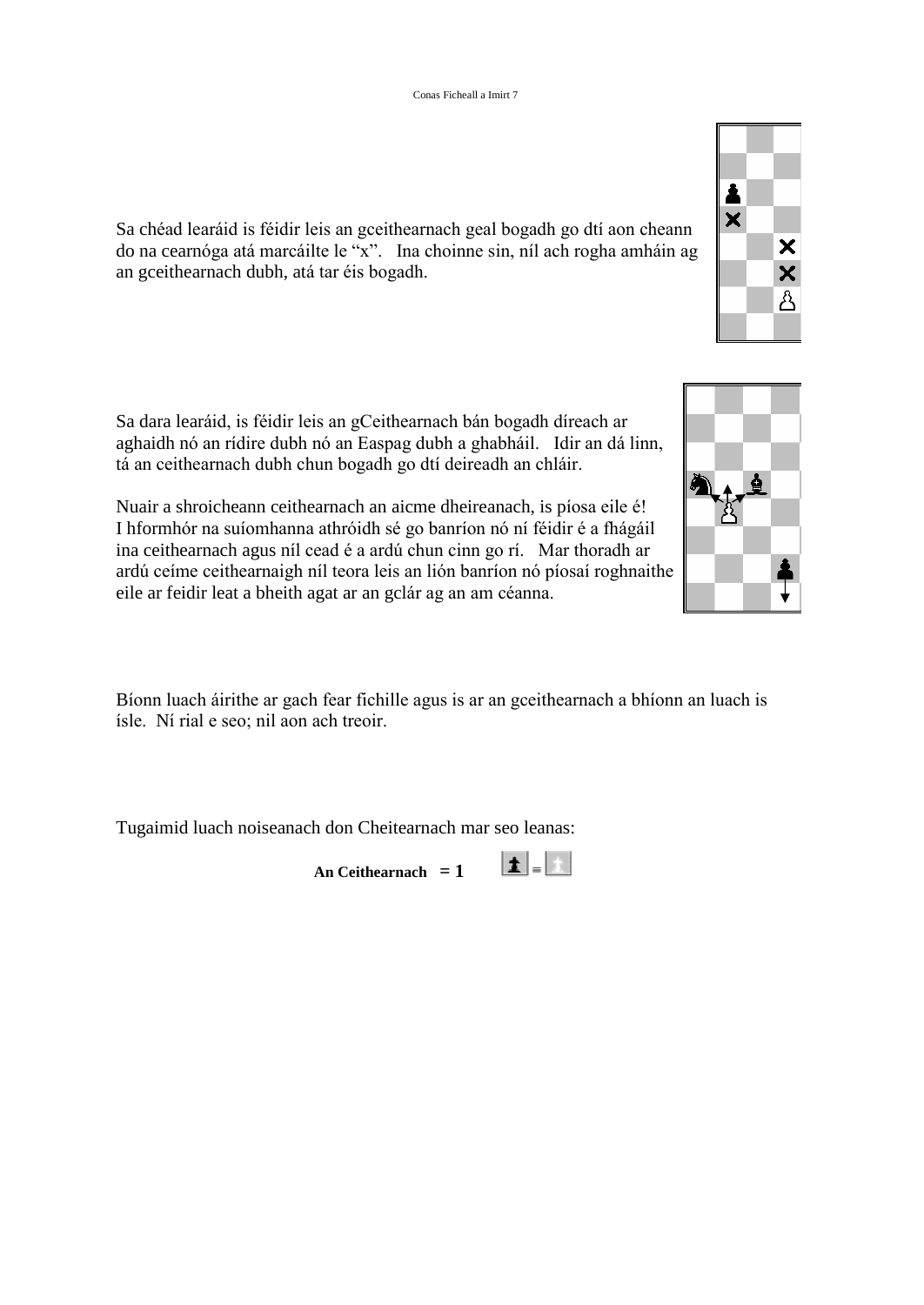#### **<sup>N</sup>Ìos mÛ faoi Cheithearnaigh**

Ní féidir le ceithearnaigh léim thar Cheithearnaigh ná thar phíosaí eile. Má tá bac ann, n 1998 an 1999 an t-oireann an Daoineachd anns an t-oire anns an t-oire anns.<br>Ní féidir le ceithearnaigh léim thar Cheithearnaigh ná thar phíosaí eile. Má tá bac ann,<br>ní féidir le ceithearnach bogadh díreach ar aghaidh go Ní féidir le ceithearnaigh léim th<br>ní féidir le ceithearnach bogadh<br>nó an píosa eile an bealach.

Sa learáid, ar dheis, cuireann na ceithearnaigh cosc ar a chéile agus Sa learáid, ar dheis, cuire<br>ní féidir leo bogadh.

Tá an ceithearnach sa learáid (ar dheis) in ann an Caiseal a ghabháil Tá an ceithearnach sa learáid (ar<br>ar chlé nó an ridire ar dheis.

Tá an Easpag saor ó ghabháil mar nach bhfuil cead ag an gceithearnach é a ghabháil ach go fiar.



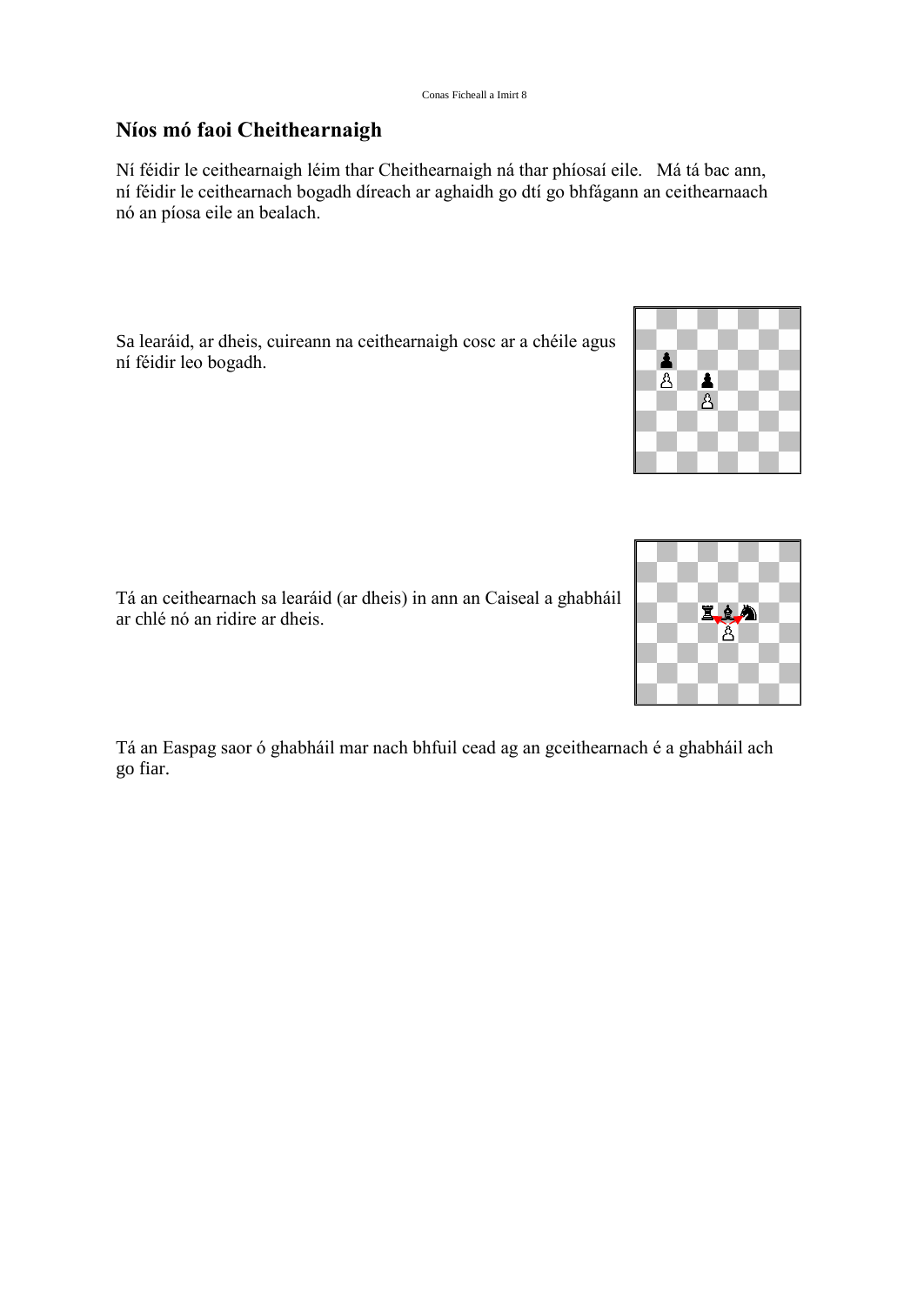**An Ridire** Tá dhá Ridire ar gach taobh



 $\leftarrow$  Seo 'd é a shuíomh tosnaithe

Mar a bhogann an Riddire

Sa learáid an dheis è is féidir leis an Ridire tuirlingt ar aon chearnóg sa learáid an dheis èi:<br>a bhfuil spotaí air.



Bogann an ridire cearnóg amháin i dtreo an taoibh + cearnóg amháin nó dhá chearnóg ar Bogann an ridire cearnóg amháin i dtreo an taoibh + cearnóg amháin nó dhá chearnóg a<br>chúl agus cearnóg amháin i dtreo an taoibh. Is féidir leis an ridire léim thar píosaí Bogann an ridire cearnóg amháin i dtreo an taoibh + cearnóg amháin nó dhá chearnóg ar chúl agus cearnóg amháin i dtreo an taoibh. Is féidir leis an ridire léim thar píosaí<br>cairdiúla agus píosaí namhaideacha gan aon tioncha chúl agus cearnóg amháin i dtreo an taoibh. Is féidir leis an ridire léim thar píosaí cairdiúla agus píosaí namhaideach agan aon tionchar aige ar na fir a léimeann sé tharstu.<br>Gabhann an ridire aon phíosa namhaideach nó ce

Tugtar luach nóisin ar an ridire faoi mar a rinneadh leis an gceithearnach.

An **Ridire**  $= 3 =$ 

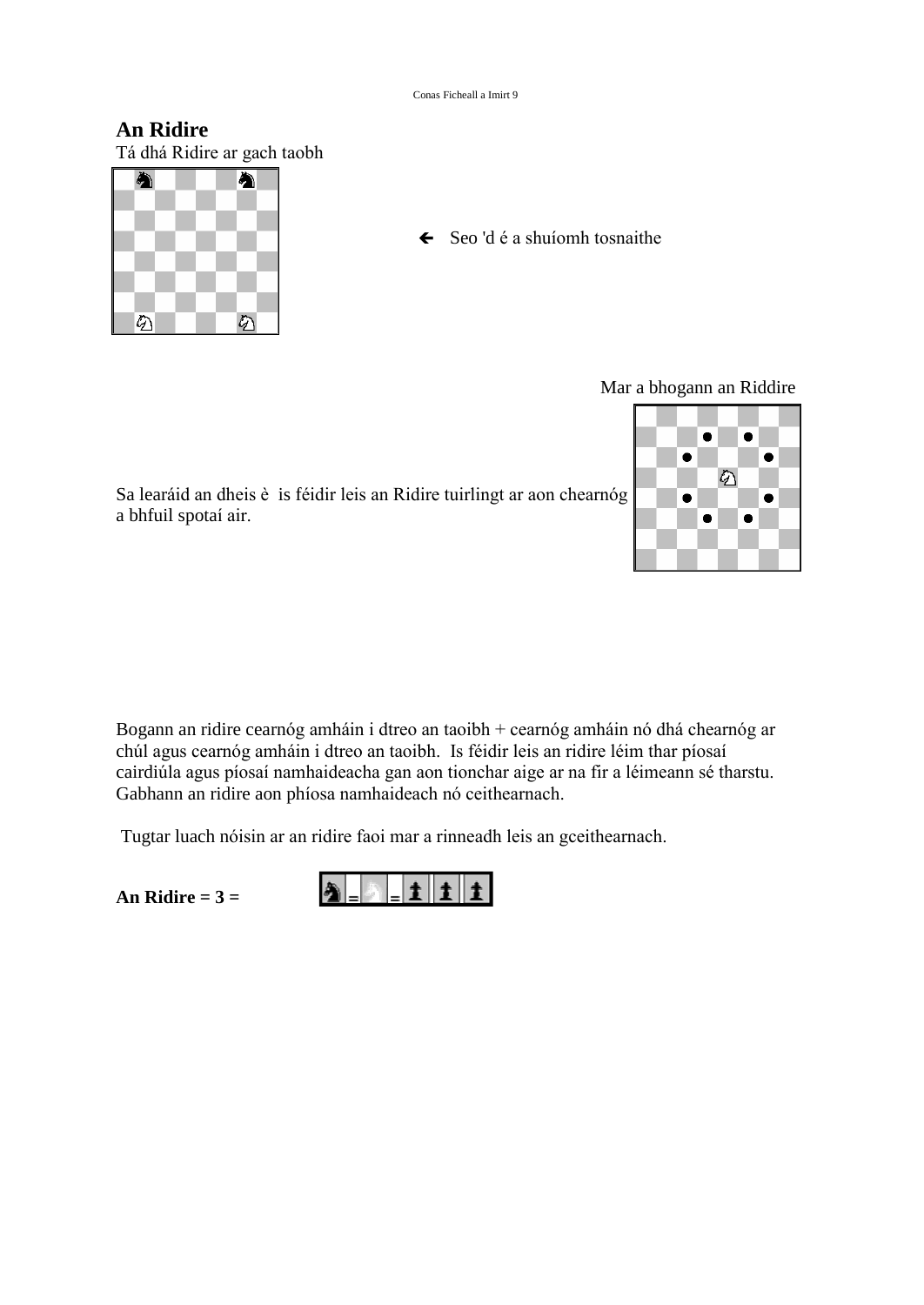#### **An tEaspag**

Tá dhá Easpag ar gach taobh



Mar a bhogann an tEaspag

Sa learáid ar dheis è is féidir leis an easpag tuirlingt ar aon chearnóg a bhfuil saighdeanna ortha. a bhfuil saighdeanna ortha.<br>Bogann an t-Easpag go fiar ag stopadh ag aon chearnóg folamh, de

Bogann an t-Ea<br>réir rogha. Is féidir leis an easpag aon phíosa namhaideach nó ceithearnach a

Is féidir leis an easpag ac<br>ghabháil ina chasán.

Tugtar luach nóisin don easpag faoi mar a rinneadh leis an ridire

**An t-Easpag = 3 =**

|   |  | $\oplus$ | $\bullet$ | -7 |
|---|--|----------|-----------|----|
| ш |  |          |           |    |

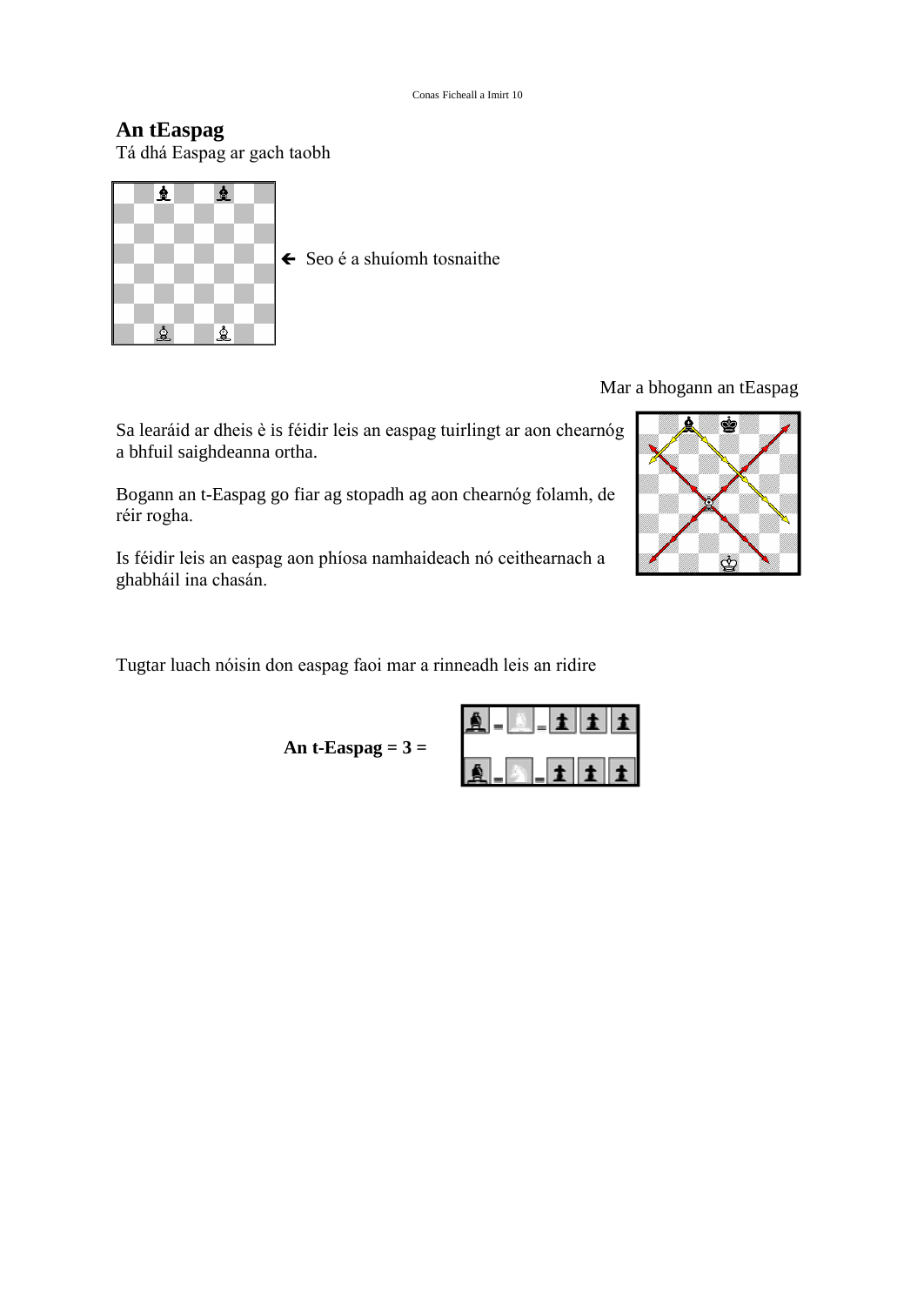#### **An Caiseal** Tá dhá Chaiseal ar gach taobh



Mar a bhogann an Caiseal



Sa learáid ar dheis  $\rightarrow$ is féidir leis an gCaiseal tuirlingt ar aon chearnóg a bhfuil saighdeanna air.

Bogann an Caiseal go cothrománach agus go h-ingearach i línte díreacha ag stopadh ag aon Bogann an Caiseal go cothrománach agus go h-ingearach i línte díreacha ag stopadh ag aon<br>chearnóg folamh, de réir rogha. Is féidir leis an gCaisleán aon phiósa namhaideach nó cei-Bogann an Caiseal go cothrománach ag<br>chearnóg folamh, de réir rogha. Is féidir<br>thearnach atá ina chasán a ghabáil. thearnach atá ina chasán a ghabáil.<br>Tugtar luach nóisin don Chaiseal faoi mar a rinneadh leis an gceithearnach.

**An Caiseal = 5 =**

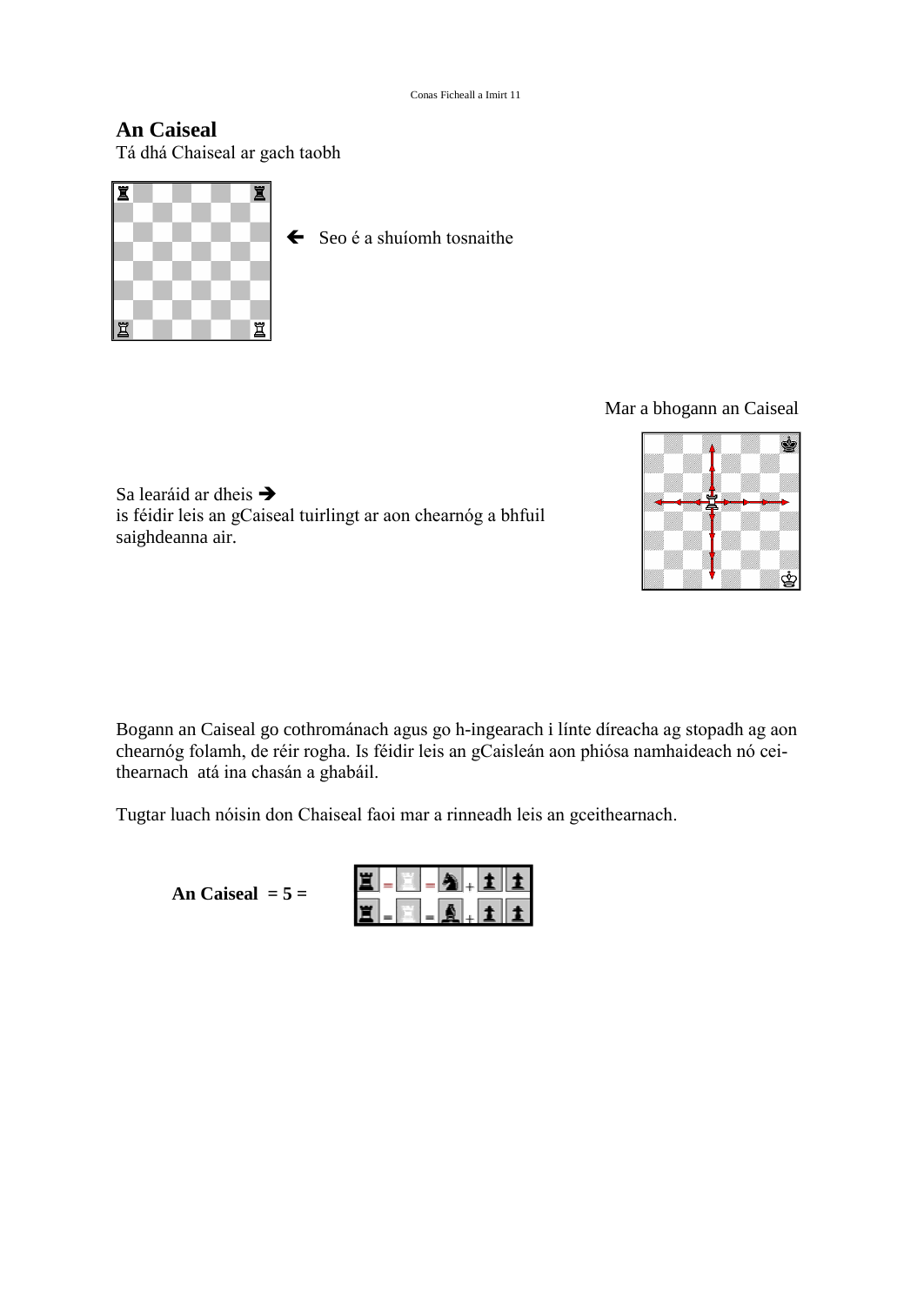#### **An BhanrÌon**

Tá Banríon amháin ar gach taobh.



#### Mar a bhogann an Bhanríon

Sa learáid ar dheis è is féidir leis an mBanríon tuirlingt ar aon chearnóg a bhfuil saighdeanna air.



Bogann an Bhanríon go cothrománach agus go h-ingearach agus go fiar ag stopadh ag aon chearnóg folamh, de réir rogha. Bealach eile chun féachaint ar seo na go meascann an Bogann an Bhanríon go cothrománach agus go h-ingearach agus go fiar ag stopadh ag aon<br>chearnóg folamh, de réir rogha. Bealach eile chun féachaint ar seo na go meascann an<br>Bhanríon cumhachtaí an Chaiseal agus an Easpag. If chearnóg folamh, de réir rogha. Bealach eile chun féachaint<br>Bhanríon cumhachtaí an Chaiseal agus an Easpag. If féidir l<br>namhaideach nó ceithearnach atá ina chasán a ghabháil .

**Nóta:** Ag tús gach cluiche seasann an Bhanríon ar chearnóg dá dath féin - Banríon dhubh<br>N**óta:** Ag tús gach cluiche seasann an Bhanríon ar chearnóg dá dath féin - Banríon dhubh **Nóta:** Ag tús gach cluiche seasann an Bhanríon ar chea<br>ar chearnóg dhubh, Banríon Bhán ar chearnóg bhán. ar chearnóg dhubh, Banríon Bhán ar chearnóg bhán.<br>Tugtar luach nóisin don Bhanríon faoi mar a rinneadh leis an gceithearnach.

 $An Bhanríon = 9 =$ 

宣  $\bigcirc$  $\bullet$  $\pm$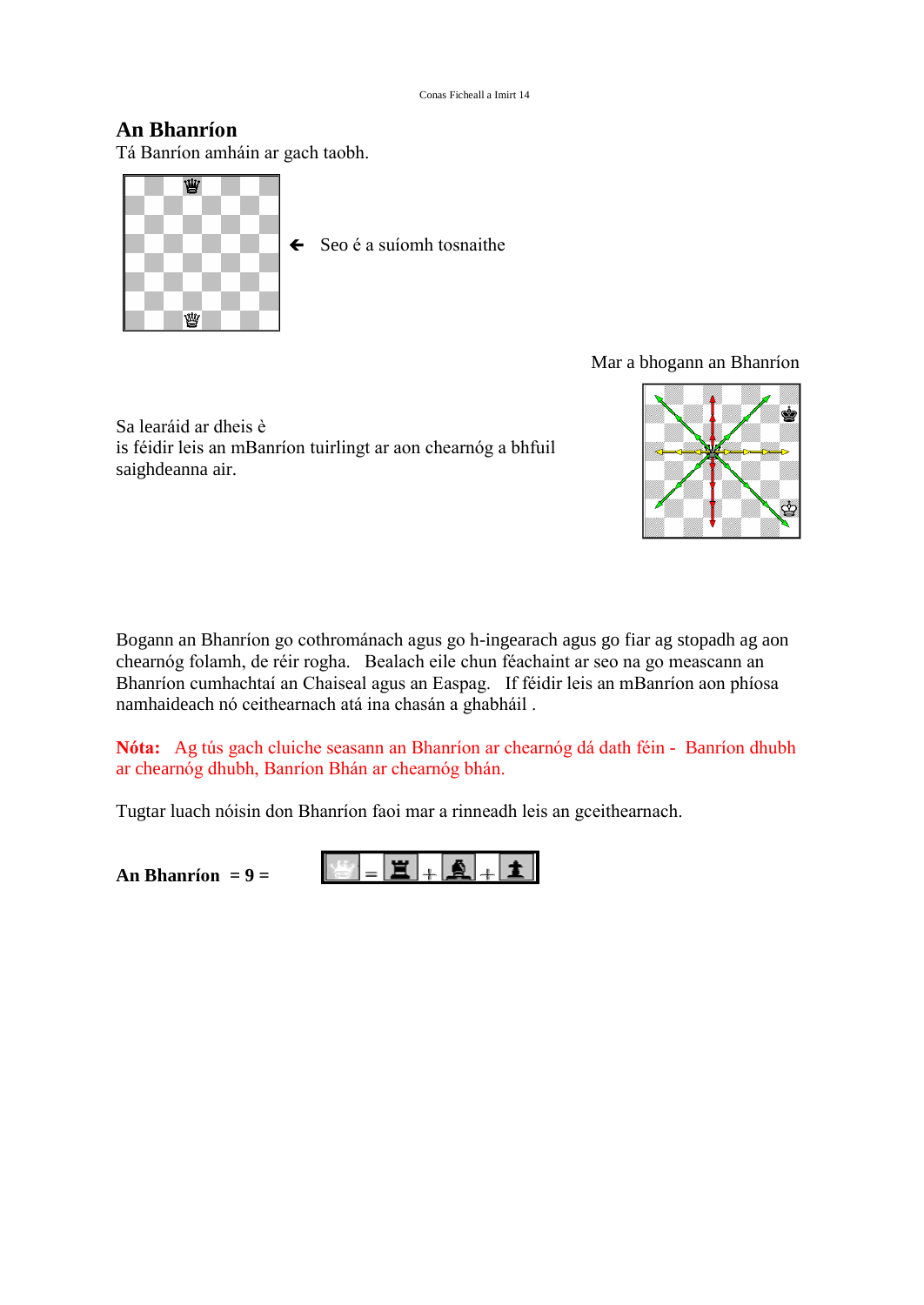#### **An <sup>R</sup><sup>Ì</sup>** Tá Rí amháin ar gach taobh



Sa learáid an dheis is feidir leis an Rí tuirlingt ar aon chearnóg a Sa learáid an dheis is feidir leis an Rí tuirlingt ar aon chearnóg ann an Rí ach cearnóg amháin in Sa learáid an dheis is feidir leis an Rí tuirlingt ar aon chearnóg a<br>bhfuil saighdeanna air. Ní bhogannn an Rí ach cearnóg amháin in<br>aon treo - cothrománach, ingearach, nó fiar. Is féidir leis an Rí aon bhfuil saighdeanna air. Ní bhogannn an Rí ach cearnóg amháin i<br>aon treo - cothrománach, ingearach, nó fiar. Is féidir leis an Rí<br>phíosa namhaideach nó ceithearnach a ghabháil ina chasán. phíosa namhaideach nó ceithearnach a ghabháil ina chasán.<br>Tá sé in aghaidh na rialacha an Rí a bhogadh ar chearnóg inar féidir

leis bheith na rialacha an Rí a bhogadh ar chearnóg inar féidir an dtá sé in aghaidh na rialacha an Rí a bhogadh ar chearnóg inar féidir aite sheith gafa. Nuar a dhéantar é seo trí thimpiste, deirtear go Tá sé in aghaidh na rialacha an Rí a bhogadh ar chearnóg inar féidir<br>leis bheith gafa. Nuar a dhéantar é seo trí thimpiste, deirtear go<br>bhfuil an bogadh mí dhleathach. Caitear an bogadh mídhleathach a teis bheith gafa. Nuar a dhéantar é seo trí thimpiste, deirtear go bhfuil an bogadh mí dhleathach. Caitear an bogadh mídhleathach a thógáil ar ais agus bogadh dleathach a imirt ina áit.

Mar <sup>a</sup> bhogann an <sup>R</sup><sup>Ì</sup>



**An Freas˙ra** - Caithfidh na <sup>R</sup>Ìthe fanacht scartha. NÌ fÈidir le RÌthe namhaideacha teacht níos gaire dá céile chun gabháil a dhéanamh. Caithfidh cearnóg amháin i gcónaí bheith idir An Freasúra - Caithfidh na Ríthe fanacht scartha. Ní féidir le Ríthe namhaideacha teacht<br>níos gaire dá céile chun gabháil a dhéanamh. Caithfidh cearnóg amháin i gcónaí bheith idir<br>Ríthe. Is féidir é seo a fheiceáil sa léar níos gaire dá céile chun gabháil a dhéanamh. Caithfidh cearnóg amháin i gcónaí bho Ríthe. Is féidir é seo a fheiceáil sa léaráid ar dheis - ní féidir le ceachtar Rí bogadh g<br>cearnóg marcáilte le "x". Cuireann siad i gcoinn



Tugtar "an freasúra" ar an suíomh seo. Aon uair a dhéantar ionsaí ar Rí deirtear go bhfuil sé "i sáinn". Dlíon na Rialacha go n-eiríonn an Rí as sáinn ar an gcéad bogadh. Ó tharla nach féidir leis an Rí bheith gafa, taispeánann sé gur píosa an-luachmhar é agus nach féidir luach uimhreach a chur air.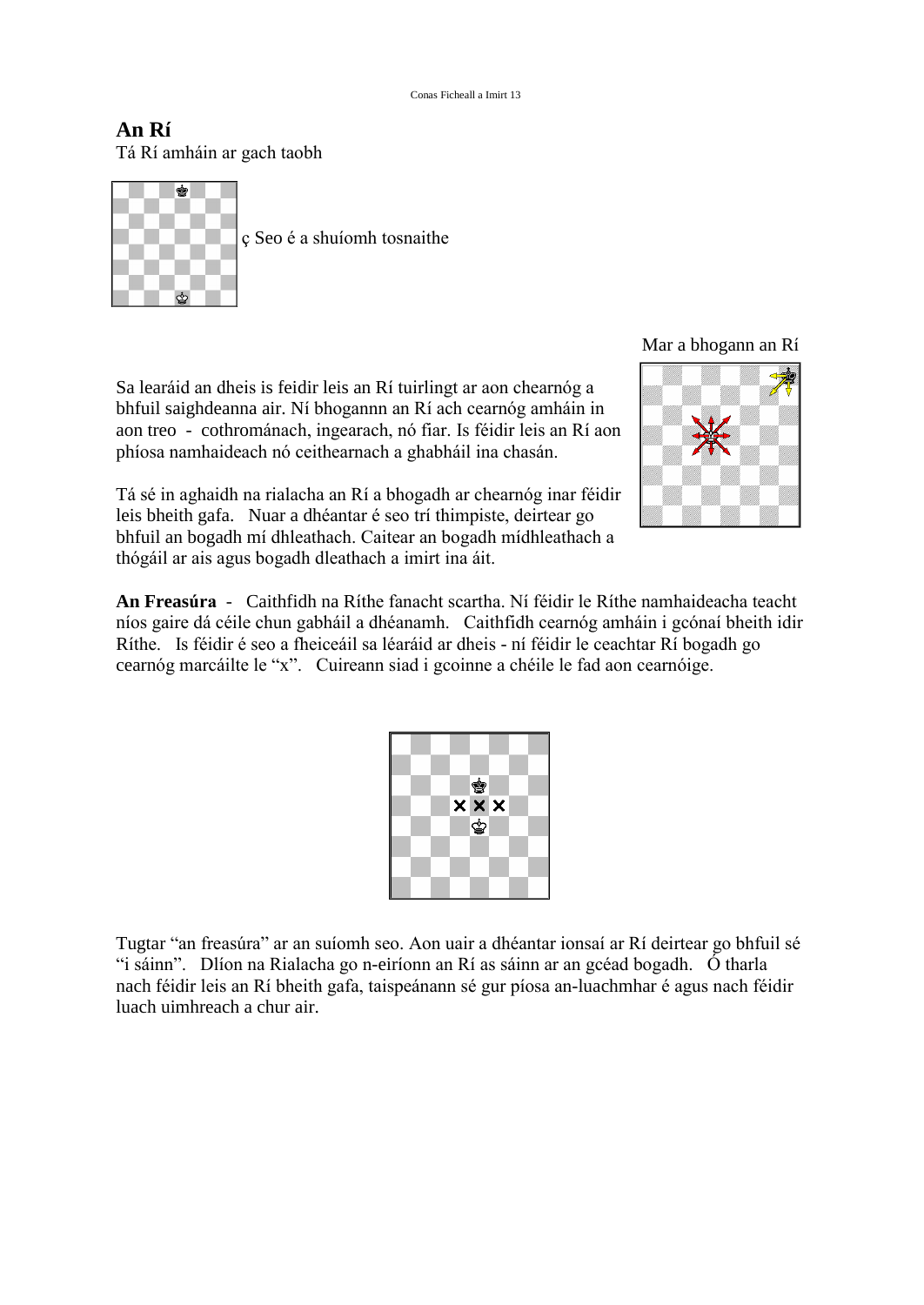## Bearta Speisialta -<br>Sáinn, Mairbhsháinn & Leamhsháinn

Sáinn, Mairbhsháinn & Leamhsháinn<br>Sa learáid thíos tá na Ríthe bána ionsaithe ag an Easpag dubh. Sa learáid thíos tá na Ríthe bána ionsaithe ag an Easpag dubh.<br>Tá ainm speisialta ar ionsaí ar an Rí. Glaotear **sáinn** air.



Nuair atá Rí faoi ionsaí deirtear go bhfuil an Rí "i sáinn" . Nuair Nuair atá Rí faoi ionsaí deirtear go bhfuil an Rí ''i sáinn'' . Nuair<br>a bhíonn an Rí i sáinn, caitear é a shabháil. Ní féidir an Rí a a bhíonn an Rí i sáinn, caitear é a shabháil. Ní féidir an Rí a ghabháil nó a mhalartú le píosa eile.

a b c d e f g h<br>Munar féidir an Rí a shábháil, tá an cluiche thart. Má tá an Rí i sáinn ní féidir aon bhogadh Munar féidir an Rí a shábháil, tá an clu<br>eile a dhéanamh sula shabháltar é.

eile a dhéanamh sula shabháltar é.<br>Tá trí bhealach chun freagra a thabhairt ar sháinn.

rí bhealach chun freagra a thabhairt ar sháinn.<br>Bog an Rí go dtí cearnóg shábháilte (éalaigh) – sa chás seo d'fhéadfadh an Rí bogadh go • Bog an<br>dtí f1. Bog an Rí go dtí cearnóg shábháilte (éalaigh) – sa chás seo d'fhéadfadh an Rí bogadh go<br>f1.<br>Gabh an píosa atá ag ionsaí (tóg amach an ionsaitheoir) – sa chás seo ba chóir go ndéan-

dtí f1.<br>• Gabh an píosa atá ag ionsaí (tóg amach an ionsaitheoir) – sa chás seo ba chóir go ndéan-<br>fadh an Bhanríon Bhán ionsaí ar an Easpag. Gabh an píosa atá ag ionsaí (tóg amach an ionsaitheoir) – sa chás seo ba chóir go ndéan-<br>1 an Bhanríon Bhán ionsaí ar an Easpag.<br>Cuir fear eile sa mbalach air (cuir bac ar an sáinn) – sa chás seo d'fheadfadh an Ridire

bogadh go d2.<br>bogadh go d2.<br>Ó tharla go bhfuil na bealaí dleathacha uilig ar fáil sa léaráid thuas, roghnóidh bán an modh

bogadh go d2.<br>Ó tharla go bhfuil na bealaí dleathacha uilig ar fáil sa léaráid thuas, roghnóidh bán an modh is fearr dó.

#### *Ceart go leor, tuigimid na rialacha go <sup>l</sup>Èir beagnach.*

De réir mar a mhíneoimid na pointí, féachaimid ar fhir chluiche.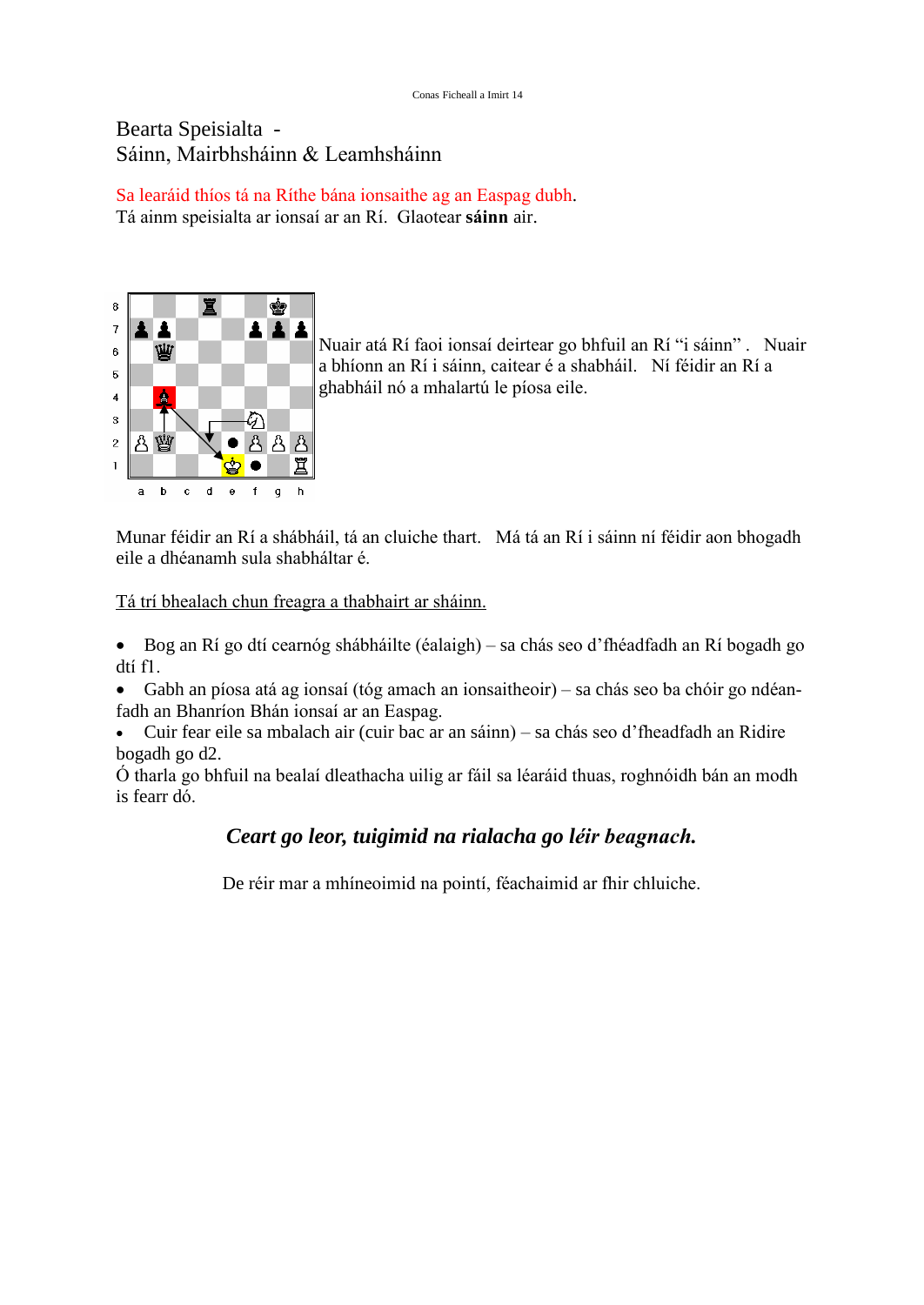#### **Bearta Speisialta - Caislean˙**

a**rta Speisialta - Caisleanú**<br>uiar go dtosnaíonn an cluiche, teastaíonn baile nua do na ríthe. Tugann na rialacha cead **Bearta Speisialta - Caisleanú**<br>Ón uiar go dtosnaíonn an cluiche, teastaíonn baile nua do na ríthe. Tugann na rialacha cead<br>le haghaidh bhogadh speisialta a chosnaíonn an Rí. "Caisleanú" a thugtar air seo. Tá riala-Ón uiar go dtosnaíonn an cluiche, teastaíonn baile nua do na ríthe. Tugann na rialacha cead<br>le haghaidh bhogadh speisialta a chosnaíonn an Rí. "Caisleanú" a thugtar air seo. Tá riala-<br>cha daingne ann faoi cén uair agus cén le haghaidh bhogadh speisialta a chosnaíonn an Rí. "Caisleanú" a thugtar air seo. Tá riala-<br>cha daingne ann faoi cén uair agus cén chaoi gur chóir do chaisleanú tarlú. Ar dtús lé-<br>aróimid an bogadh don caisleanú. Is nuair cha daingne ann faoi cén uair agus cén chaoi gur chóir do chaisleanú tarlú. Ar dtús lé-<br>aróimid an bogadh don caisleanú. Is nuair a chaislíonn na Ríthe amháin gur féidir le dhá<br>phíosa a bhogadh ar aghaidh ag an am gcéanna. an Rí bogadh níos mó ná cearnóg amháin ag an am. Seo é freisin an t-aon uair gur féidir le phíosa a bhogadh ar aghaidh ag an Rí bogadh níos mó ná cearnóg<br>caiseal léim thar phíosa eile.



## **<sup>T</sup>· mÈid ·irithe rialacha <sup>a</sup> chaitear tabhairt faoi deara <sup>i</sup> dtaobh caisle·naithe.** Tá méid áirithe rialacha a chaitear tabhairt fa<br>■<br>Ní féidir caisleanú má bhíonn tú i sáinn.

- 
- Ní féidir caisleanú má bhíonn tú i sáinn.<br>• Caithfidh tú éalú as sáinn ar dtús, agus ansan beidh tu in ann caisleanú níos déanaí.  $\bullet$
- Ní féidir caisleanú má bhíonn tú i sáinn.<br>Caithfidh tú éalú as sáinn ar dtús, agus ansan beidh tu in ann caisleanú níos déanaí.<br>Ní féidir leis an Rí cearnóg a thrasnú chun caisleánaithe má bhíonn sé faoi smacht ag an • Ní féidir leis an Rí cearnóg a thrasnú chun caisleánaithe má bhíonn sé faoi smacht ag an namhad.
- 
- Ní féidir leis an Rí dul ar chearnóg ata smachtaithe ag an namhad, chun caisleánaithe.
- Ní féidir caisleánú ma bhíonn píosa idir an Rí agus an Caiseal.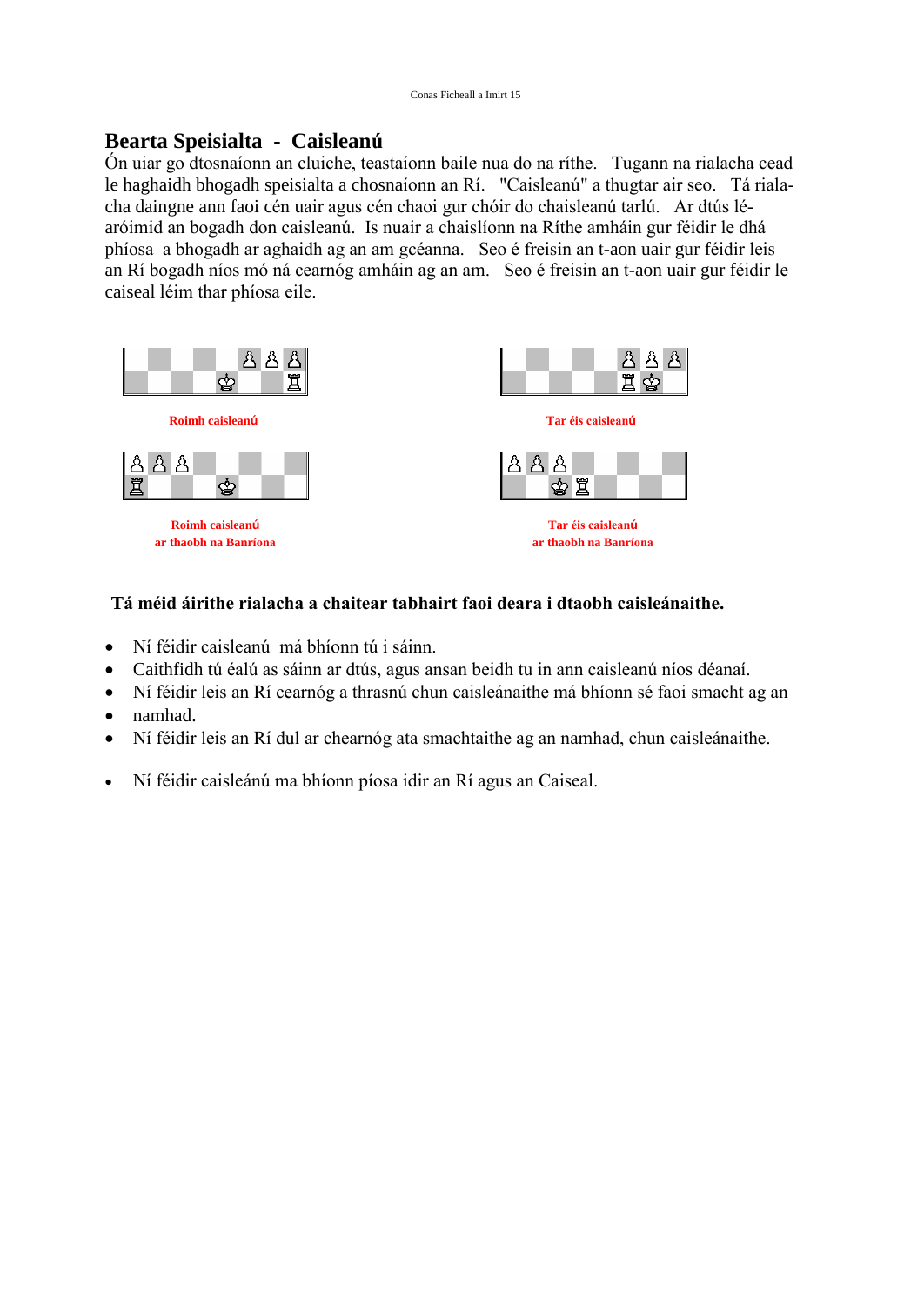#### **<sup>N</sup>Ìos mÛ ar Chaislean˙**



Ní féidir le Bán caisleanú ar thaobh an Rí, mar go gcurfeadh sé sin an Rí i sáinn ón mBan-Ní féidir le Bár<br>ríon ar g6. Is féidir caisleanú ar thaobh na Banríona ó tharla nach mbogann an Rí trasna an sáinn, cé go

Is féidir caisleanú ar thaobh na Banríona ó tharla nach mbogann an Rí trasna an sáinn, cé g<br>dtrasnaíonn an Caislean ar a1 ag trasnú cearnóige ata á ionsaí ag an mBanríon Dhubh. dtrasnaíonn an Caislean ar a1 ag trasnú cearnóige ata á ionsaí ag an mBanríon Dhubh.<br>Go minic bíonn mearbhall an thosaitheoirí agus ceapann siad nach féidir caisleánú má

bhíonn siad tar éis bheith i sáinn. Tá sé seo mícheart - a fhad's nach bhfuil tú tar éis an Rí Go minic bíonn mearbhall an thosaitheoirí agus ceapann siad nach féidir caisleánú má a bhogadh is cuma cé chomh minic is a bhí tú i sáinn níos túisce sa chluiche.<br>Cuimhnigh ar an rial speisialta faoi na Ríthe:

Ní féidir leo ligint dóibh féin bheith gafa riamh.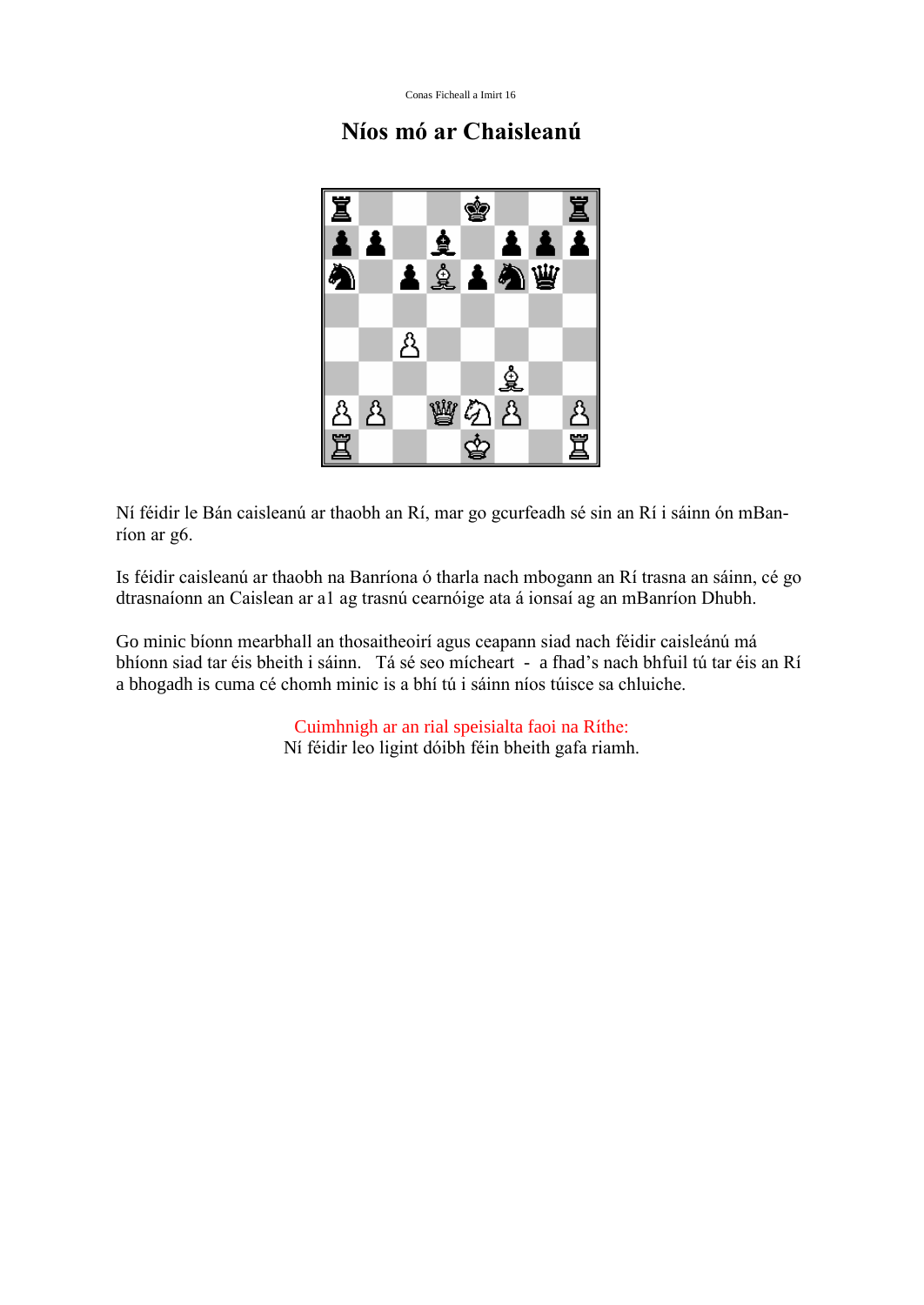#### **Beartanna Speisialta**

Dul chun Banríonna ina dtugann siad "Banríonú" ar uaireanta.

**Beartanna Speisialta**<br>Dul chun Banríonna ina dtugann siad ''Banríonú'' ar uaireanta.<br>Nuair a shroicheann ceithearnach an aicme deireanach is féidir leis bheith mar phíosa ar bith Dul chun Banríonna ina dtugann siad "Banríonú" ar uaireanta.<br>Nuair a shroicheann ceithearnach an aicme deireanach is féidir leis bheith mar phíosa ar bith<br>seachas Rí. Ní féidir leis fanacht mar Cheithearnach ach caithfidh Nuair a shroicheann ceithearnach an aicme deireanach is féidir leis bheith mar phíosa ar bith<br>seachas Rí. Ní féidir leis fanacht mar Cheithearnach ach caithfidh sé ról nua a thógáil air<br>féin. Is féidir leis athrú go Banrío seachas Rí. Ní féidir leis fanacht mar Cheithearnach<br>féin. Is féidir leis athrú go Banríon nua ar an gclár a<br>seo má dhéantar Banríonú ar Ceithearnach eile. féin. Is féidir leis athrú go Banríon nua ar an gclár ach ní féidir leanúint leis an bpróiseas<br>seo má dhéantar Banríonú ar Ceithearnach eile.<br>Taispeánan ár gcéad léaráid thíos, ceithearnach bán ag b7, chun dul le "banríonú seo má dhéantar Banríonú ar Ceithearnach eile.

o má dhéantar Banríonú ar Ceithearnach eile.<br>ispeánan ár gcéad léaráid thíos, ceithearnach bán ag b7, chun dul le ''banríonú'' le b8. In<br>dara léaráid thíos, tá ''corónú'' déanta ar an Cheithearnach. Níl cosc ar an gCeithea Taispeánan ár gcéad léaráid thíos, ceithearnach bán ag b7, chun dul le "banríonú" le b8. In ár dara léaráid thíos, tá "corónú" déanta ar an Cheithearnach. Níl cosc ar an gCeithearnach dul ar aghaidh agus tá Bán tar éis Ban dul ar aghaidh agus tá Bán tar éis Banríon nua a roghnú, a thógann áit an Ceithearnaigh.<br>Tugtar ''Banríonú'' ar seo mar go dtarlaíonn sé nach mór i gcónaí go n-athróidh imreoir an

Tugtar "Banríonú" ar seo mar go dtarlaíonn sé nach mór i gcónaí go n-athróidh imreo<br>Ceithearnach go Banríon nua, mar gurb í an Banríon an píosa is cumhachtaí acu. Ceithearnach go Banríon nua, mar gurb í an Banríon an píosa is cumhachtaí acu.<br>Nóta Tábhachtach

Nóta Tábhachtach<br>Go dleathach is féidir go leor Banríon bheith ag imreoir, nó go deimhin, píosaí eile, Easpag, *Nóta Tábhachtach*<br>Go dleathach is féidir <sub>{</sub><br>Ridire nó Caiseal.



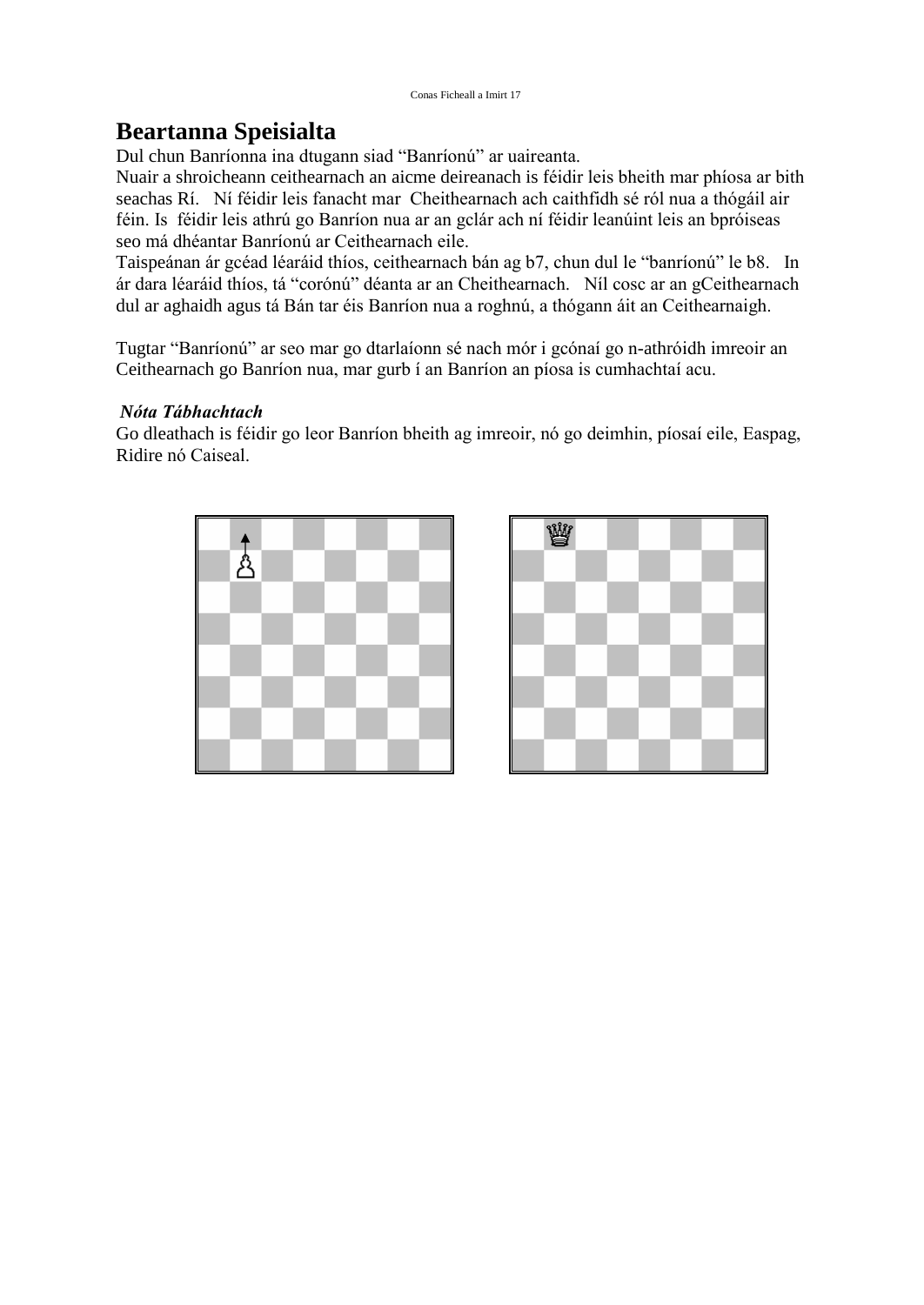

**Roimh Bogann Dubh Togann Bán**<br> *en passant*<br>
Ciallaíonn *En Passant* i bhFriancís "ag casadh". Is le dubh bogadh sa léaráid thuas ar chlé. **Each air an Ciallaíonn** En Passant i bhFriancís "ag casadh". Is le dubh bogadh sa léaráid thuas ar chlé.<br>Tá an rogha aige an ceithearnach a chuir ar aghaidh cearnóg amháin nó dhá cheann, mar nár Ciallaíonn *En Passant* i bhFriancís "ag casadh". Is le dubh bogadh sa léaráid thuas ar chlé.<br>Tá an rogha aige an ceithearnach a chuir ar aghaidh cearnóg amháin nó dhá cheann, mar nár<br>bhog an ceithearnach fós. Is féidir gl Tá an rogha aige an ceithearnach a chuir ar aghaidh cearnóg amháin nó dhá cheann, mar nár bhog an ceithearnach fós. Is féidir glacadh leis má bhogann dubh an Ceithearnach dhá chearnóg seachnóidh sé bheith gafa. In ainneoin bhog an ceithearnach fós. Is féidir glacadh leis má bhogann dubh an Ceithearnach dhá<br>chearnóg seachnóidh sé bheith gafa. In ainneoin seo, d'fhéadfadh bán é a ghabháil ar aon<br>nós. Ligeann an rial en passant do bán an ceithe chearnóg seachnóidh sé bheith gafa. In ainneoin seo, d'fhéadfadh bán é a ghabháil ar aon<br>nós. Ligeann an rial en passant do bán an ceithearnach a ghabháil amhlaidh is nach mbéadh<br>sé gan ach cearnóg amháin ar aghaidh. Ciall nós. Ligeann an rial en passant do bán an ceithearnach a ghabháil amhlaidh is nach mbéadh<br>sé gan ach cearnóg amháin ar aghaidh. Ciallaíonn sé seo má bhogann Ceithearnach dubh<br>cearnóg amháin nó a do, is féidir leis bheith g sé gan ach cearnóg amháin ar aghaidh. Ciallaíonn sé seo má bhogann Ceithearnach dubh<br>cearnóg amháin nó a do, is féidir leis bheith gafa ag bán ar an gcearnóg chéanna. De réir na<br>rialacha caithfidh gabháil en passant (má tá cearnóg amháin nó a do, is féidir leis bheith gafa ag bán ar an gcearnóg chéann<br>rialacha caithfidh gabháil en passant (má tá sí úsáidte) bheith déanta ar an gcéa<br>Ní féidir leis é a chur ar an méar fhada, nó beidh a cheart Ní féidir leis é a chur ar an méar fhada, nó beidh a cheart imeartha caillte.<br>Taispeánann an léaráid ar dheis an suíomh ina n-iompaíonn bán amach an bogadh *En pas*-

Taispeánann an léaráid ar dheis an suíomh ina n-iompaíonn bán amach an bogadh *En pas-*<br>*sant*. Tógann bán an Ceithearnach dubh ó d5 agus cuireann sé a Ceithearnach féin ar d6. sant. Tógann bán an Ceithearnach dubh ó d5 agus cuireann sé a Ceithearnach féin ar d6.<br>Níl sé éigeantach an gabháil En Passant a dhéanamh.

#### **Ag Gabh·il** *En Passant:* **tuilleadh <sup>m</sup>Ìnithe.**

Ceann do na gluaiseachtaí is deacra le foghlaim is ea é seo. Cothaíonn sé a lán deacrachtaí do thosnaitheoirí. Cuidíonn píosa beag staire an ghabháil *En Passant* a chur i láthair agus é a Ceann do na gluaiseachtaí is deacra le foghlaim is ea é seo. Cothaíonn sé a lán deacrachtaí<br>do thosnaitheoirí. Cuidíonn píosa beag staire an ghabháil En Passant a chur i láthair agus é a<br>thuiscint. I rith laethanta luath f do thosnaitheoirí. Cuidíonn píosa beag staire an ghabháil *En Passant* a chur i láthair agus é a thuiscint. I rith laethanta luath fichille, níorbh fhéidir le Ceitearnaigh ach bogadh ceann<br>amháin ag an am. Cuireadh go leor thuiscint. I rith laethanta luath fichille, níorbh fhéidir le Ceitearnaigh ach bogadh ceann<br>amháin ag an am. Cuireadh go leor athruithe i bhfeidhm san Eoraip chun luas a chur leis an<br>gcluiche. Thug ceann do na hathruithe s amháin ag an am. Cuireadh go leor athruithe i bhfeidhm san Eoraip chun luas a chur leis an gcluiche. Thug ceann do na hathruithe seo cead do na Ceitearnaigh bogadh dhá chearnóg nuair nach raibh siad tar éis bogadh cheana.

Ach chuir an t-athrú rialach seo tús le staid mí-ámharach. D'fhéadfadh Ceithearnach Ach chuir an t-athrú rialach seo tús le staid mí-ámharach. D'fhéadfadh Ceithearnach<br>bogadh síos ar clár ar fad chun bheith ina Bhanríon gan seans a thabhairt do Ceithearnach an Ach chuir an t-athrú rialach seo tús le staid mí-ámharach. D'fhéadfadh Ceithearnach<br>bogadh síos ar clár ar fad chun bheith ina Bhanríon gan seans a thabhairt do Ceithearnach an<br>imreora eile é a ghabháil choiche. Nuair a bh bogadh síos ar clár ar fad chun bheith ina Bhanríon gan seans a thabhairt do Ceithearnach an imreora eile é a ghabháil choiche. Nuair a bhogann an Ceithearnach dubh ar aghaidh dhá<br>chearnóg i mbeart amháin, teastaíonn ón C imreora eile é a ghabháil choiche. Nuair a bhogann an Ceithearnach dubh ar aghaidh dhá<br>chearnóg i mbeart amháin, teastaíonn ón Ceithearnach Bán ar chomad na comharsan an Cei-<br>thearnach do ghábháil sula mbíonn seans ag an g faide. thearnach do ghábháil sula mbíonn seans ag an gCeithearnach Dubh dul ar aghaigh níos faide.<br>Tá an rial *en passant* i gceist anseo.

Do bheart amháin, AGUS AON BHEART AMHÁIN, is féidir leis an Ceithearnach bán Tá an rial *en passant* i gceist anseo.<br>Do bheart amháin, AGUS AON BHEART AMHÁIN, is féidir leis an Ceithearnach bán<br>freagairt. Trín gCeithearnach dhubh a ghabháil, amhail nach raibh sé ach tar éis bogadh aon Do bheart amháin, AGUS AON BHEART AMHÁIN, is féidir leis an Ceithearnach bán<br>freagairt. Trín gCeithearnach dhubh a ghabháil, amhail nach raibh sé ach tar éis bogadh aon<br>chearnóg amháin. Tabhar faoi deara nach féidir ach le freagairt. Trín gCeithearnach dhubh a ghabháil, amhail nach raibh sé ach tar éis bogadh<br>chearnóg amháin. Tabhar faoi deara nach féidir ach le ceithearnach *en passant* a ghabh<br>agus nach féidir ach le Ceathearnach an comhad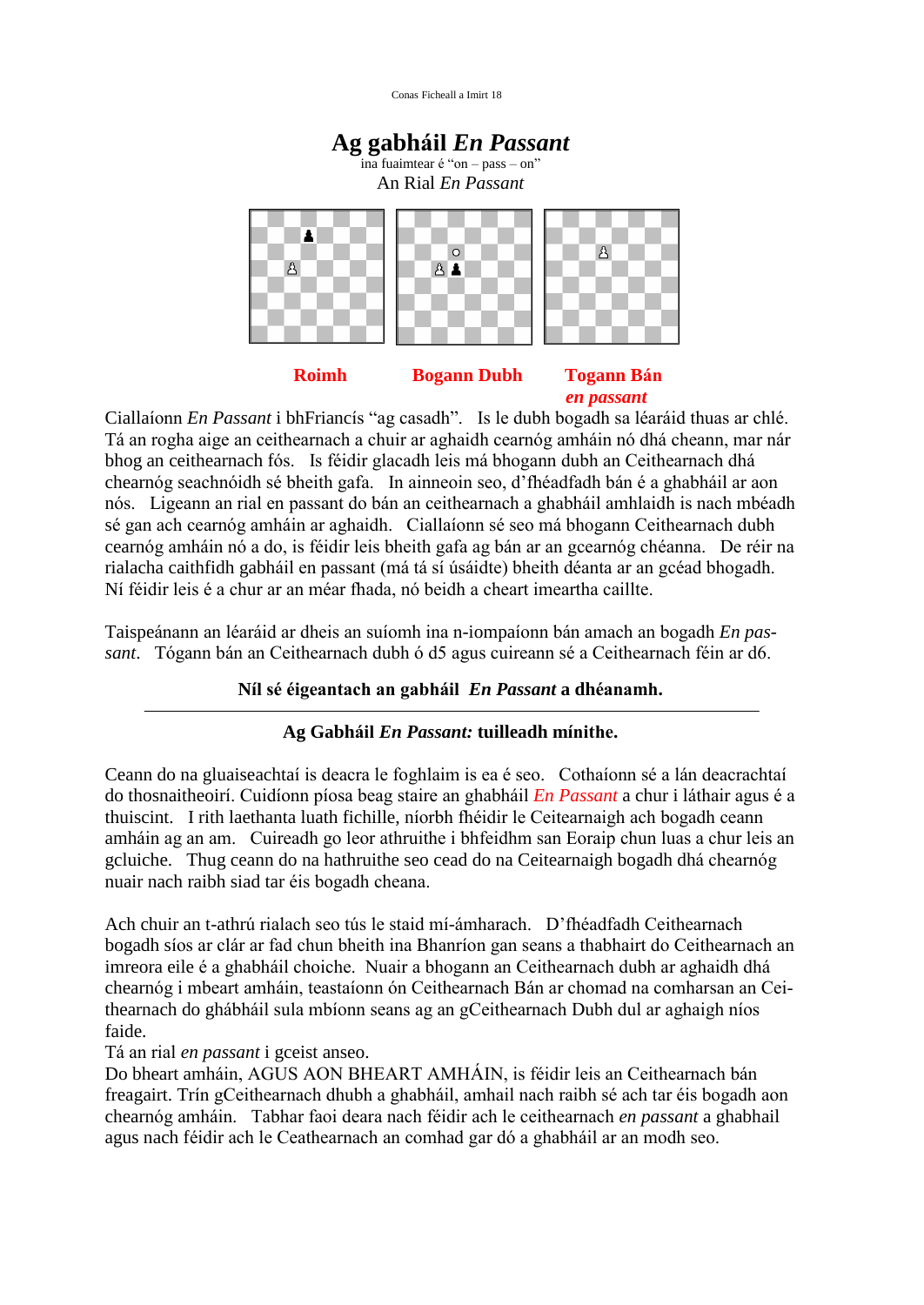### **Ag Tarrangt an Chluiche Leamhsháinn<br>Prangt an Chluiche<br><u>Leamhsháinn</u>**



Nuair nach mbíonn an Rí i sáinn ach nach mbíonn aon Nuair nach mbíonn an Rí i sáinn ach nach mbíonn aon<br>bogadh gan dul isteach i sáinn agus nach féidir leis an Nuair nach mbíonn an Rí i sáinn ach nach mbíonn aon<br>bogadh gan dul isteach i sáinn agus nach féidir leis an<br>imreoir aon phíosa nó ceithearnach eile a bhogadh, ansin bogadh gan dul isteach i sáinn agus nach féidir leis an<br>imreoir aon phíosa nó ceithearnach eile a bhogadh, ansin<br>is Leamsháinn é. Dearctar ar seo mar chomhscór in ainimreoir aon phíosa nó ceithearnach eile a bhogad<br>is Leamsháinn é. Dearctar ar seo mar chomhscór<br>neoin aon difríocht ábhair idir an dá thaobh. is Leamsháinn é. Dearctar ar seo mar chomhscór in ain-<br>neoin aon difríocht ábhair idir an dá thaobh.<br>Sa suíomh thúas, is le dubh bogadh, ach ní féidir lena aon neoin aon difríocht ábhair idir an dá thaobh.<br>Sa suíomh thúas, is le dubh bogadh, ach ní féidir lena aon<br>phíosa amháin (níl ach an Rí aige) bogadh dleatheach a Sa suíomh thúas, is le dubh bogadh, ach ni<br>phíosa amháin (níl ach an Rí aige) bogadh<br>dhéanamh. Is Leamsháinn é seo .

#### **bhar Easnamhach**

Ábhar Easnamhach<br>Is cluiche cothrom é muna mbíonn neart fear ag an dá imreoir chun marbhsháinn a thabhairt, Ábhar Easnamhach<br>Is cluiche cothrom é muna mbíonn neart fear ag an dá imreoir chun marbhsháinn a thabhairt,<br>mar atá le feiceáil so chéad learáid eile, mar ní féidir le Rí agus Easpag marbhsháinn a Is cluiche cothrom é muna mbíonn neart fea<br>mar atá le feiceáil so chéad learáid eile, mar<br>scaoileadh gan cabhair ó na píosaí eile.



Comhscór eile trí shocrú. Comhscór eile trí shocrú.<br>Má deireann an dá imreoir gur comhscór é, is comhscór Má deireann an dá imreoir gur comhscór é, is comhscór<br>é.<br>Ar deireadh, má shroicheann na himreoirí an staid

é.<br>Ar deireadh, má shroicheann na himreoirí an staid<br>chéanna trí h-uaire i gcluiche fichille amháin, is féidir a rá Ar deireadh, má shrc<br>chéanna trí h-uaire i<br>gur comhscór é.

Ní gá go mbeadh na suiomhanna díreach mar an gcéanna trí h-uaire i ndhaidh a chéile. Ins Ní gá go mbeadh na suiomhanna díreach mar an gcéanna trí h-uaire i ndhaidh a c<br>an cás seo , caithfidh go mbeadh an seans ag an imreor céanna chun bogadh.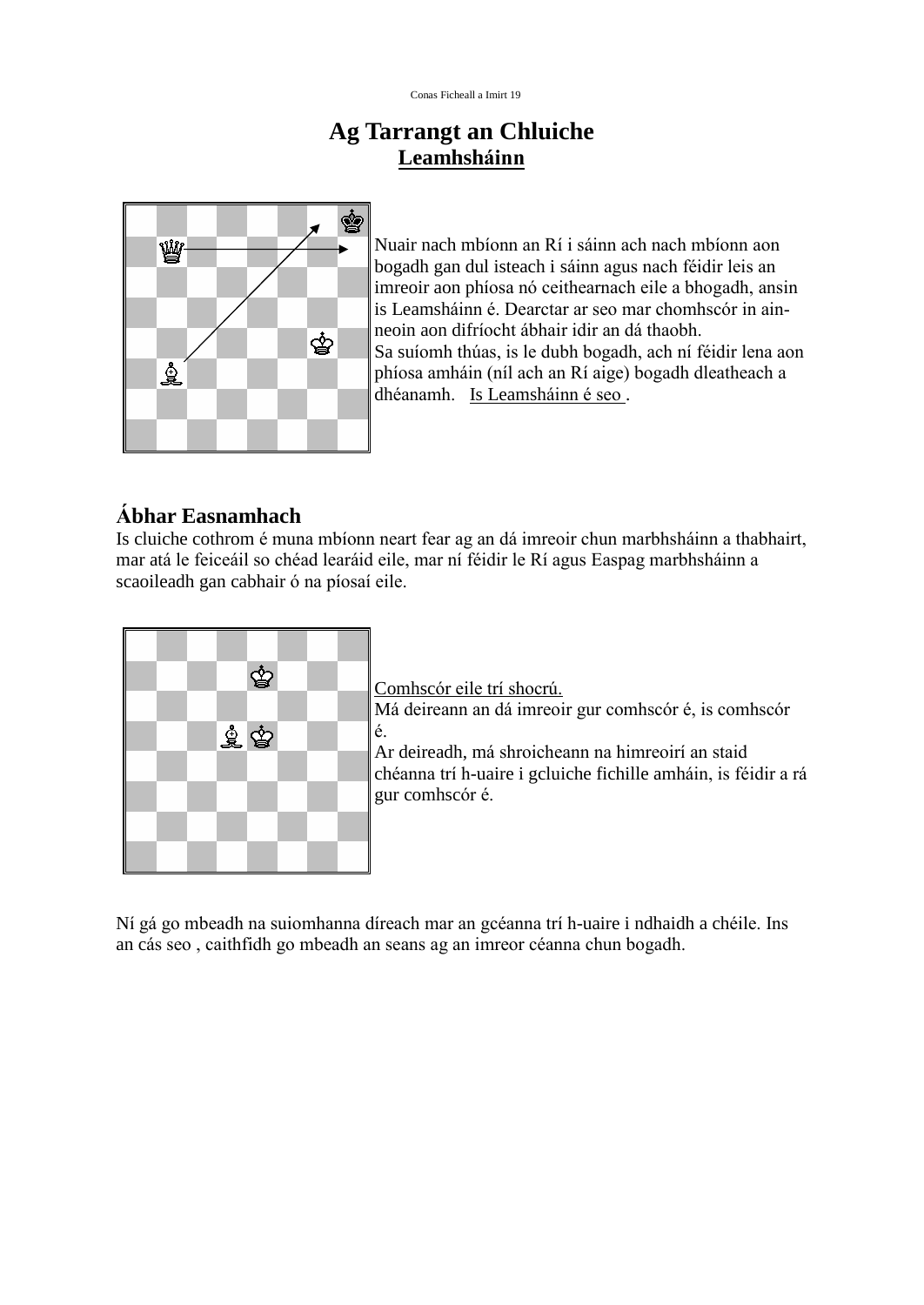#### **<sup>S</sup>·inn go SÌoraÌ**

8<br>Má tá imreoir ann nach bhfuil in ann éalú ó sháinn ag Má tá imreoir ann nach bhfuil in ann éalú ó sháinn ag<br>gach bogadh in dhiaidh a chéile, fiú má tá i bhfad níos  $\overrightarrow{6}$ Má tá imreoir ann nach bhfuil in ann éalú ó sháinn ag<br>gach bogadh in dhiaidh a chéile, fiú má tá i bhfad níos<br>mó fear aige ná mar atá ag an gcéile imeartha, is gach bogadh in dhiaidh a chéil<br>mó fear aige ná mar atá ag an g<br>cluiche cothrom é. mó fear aige ná mar atá ag an go<br>cluiche cothrom é.<br>Tugtar Sáinn Síoraí air seo. cluiche cothrom é.<br>Tugtar Sáinn Síoraí air seo.<br>Feictear é seo ag feidhmiú thíos.



Sa suíomh atá le feiceáil sa chéad léaráid ní bheadh an Sa suíomh atá le feiceáil sa chéad léa<br>Bhanríon bhán in ann cur suas Bhanríon bhán in ann cur suas<br>lena fórsaí dubha go léir. Ach is cás speisialta é seo.



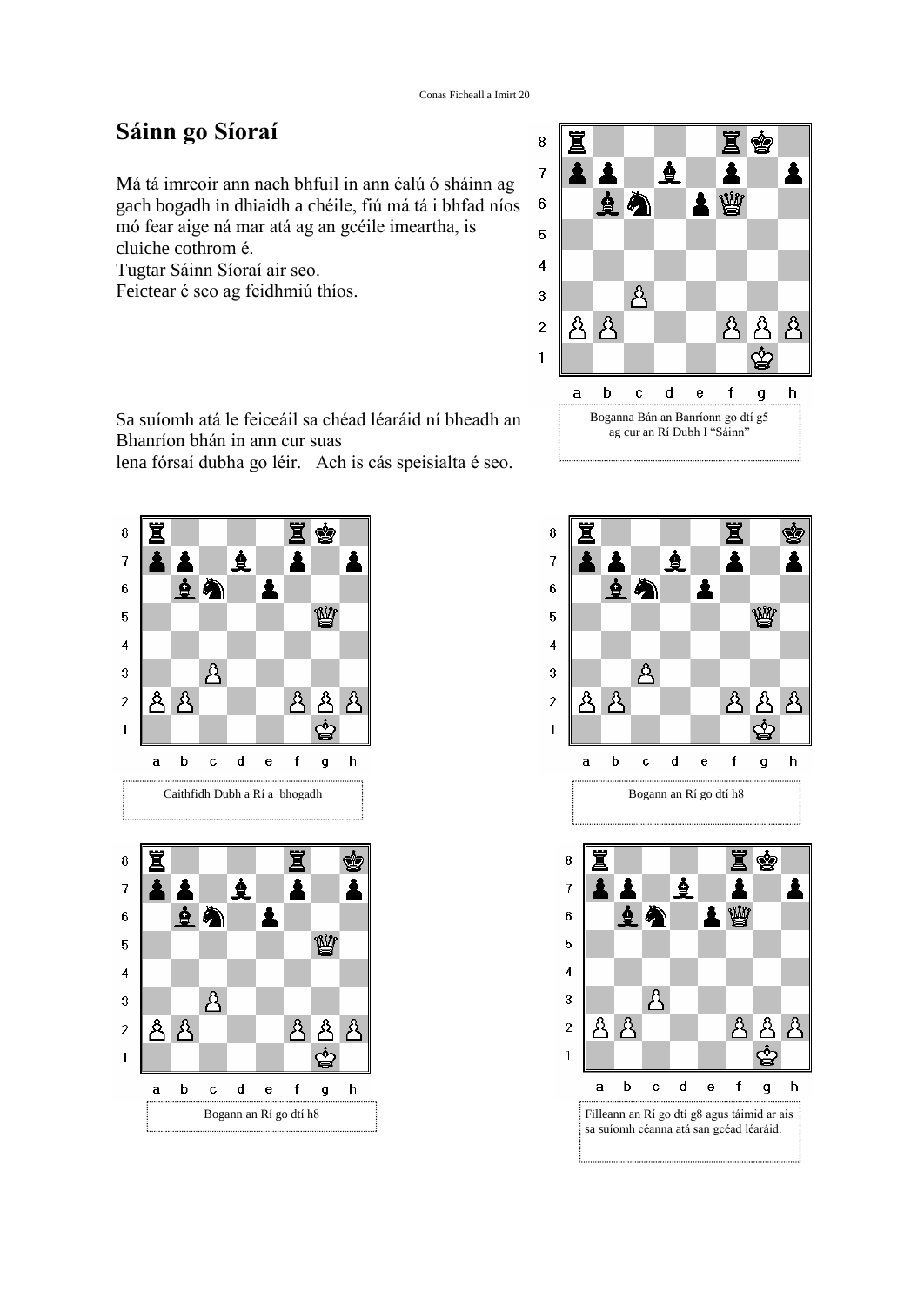#### **Is mithid <sup>d</sup>˙inn FÌorchluiche <sup>a</sup> scr˙d˙.**

Cuimhnigh nach bhfuil cead ag Ceithearnaigh nó ag Ridirí dul isteach sa chath ag tús an chluiche, mar is acusan amháin ata cead léim thar phíosaí nó ceithearnach eile. Cuimhnigh freisin gurb é an suíomh is fearr do phíosaí ná istigh nó gar don lár.



a b c d e f g h<br>Féachtar ar na cearnóga lár atá ag seasamh amach sa learáid. Tá sé tabhachtach tionchar bheith againn ar na cearnóga seo ar chúiseanna a bhéas soiléir níos déanaí.

Tugaimíd na gluaiseachtai i scribhínn dhorce, le miniú tar éis i scribhínn grian (eathdrom).

Léiriteor na gluaiseachtai le dath dorcha agus tá miniú le fáil sa scríbhinn.



**1.e4**

a b c d<br>Imríonn Bán a ceithearnach "e" go dtí e4.

 $\acute{o}$  seo "smachtaíonn" sé nó ar a laghad bíonn tionchar aige ar dhá cearnóg tabhabhtach Ó seo "smachtaíonn" sé nó ar a laghad bíonn tionchar aige ar dhá cearnóg tabhabhtach<br>lárnach. Ag an am gcéanna tugann sé seans don Bhanríon agus don Easpag dul isteach sa Ó seo "smachtaíonn" sé<br>lárnach. Ag an am gcéa<br>cluiche nuair is gá.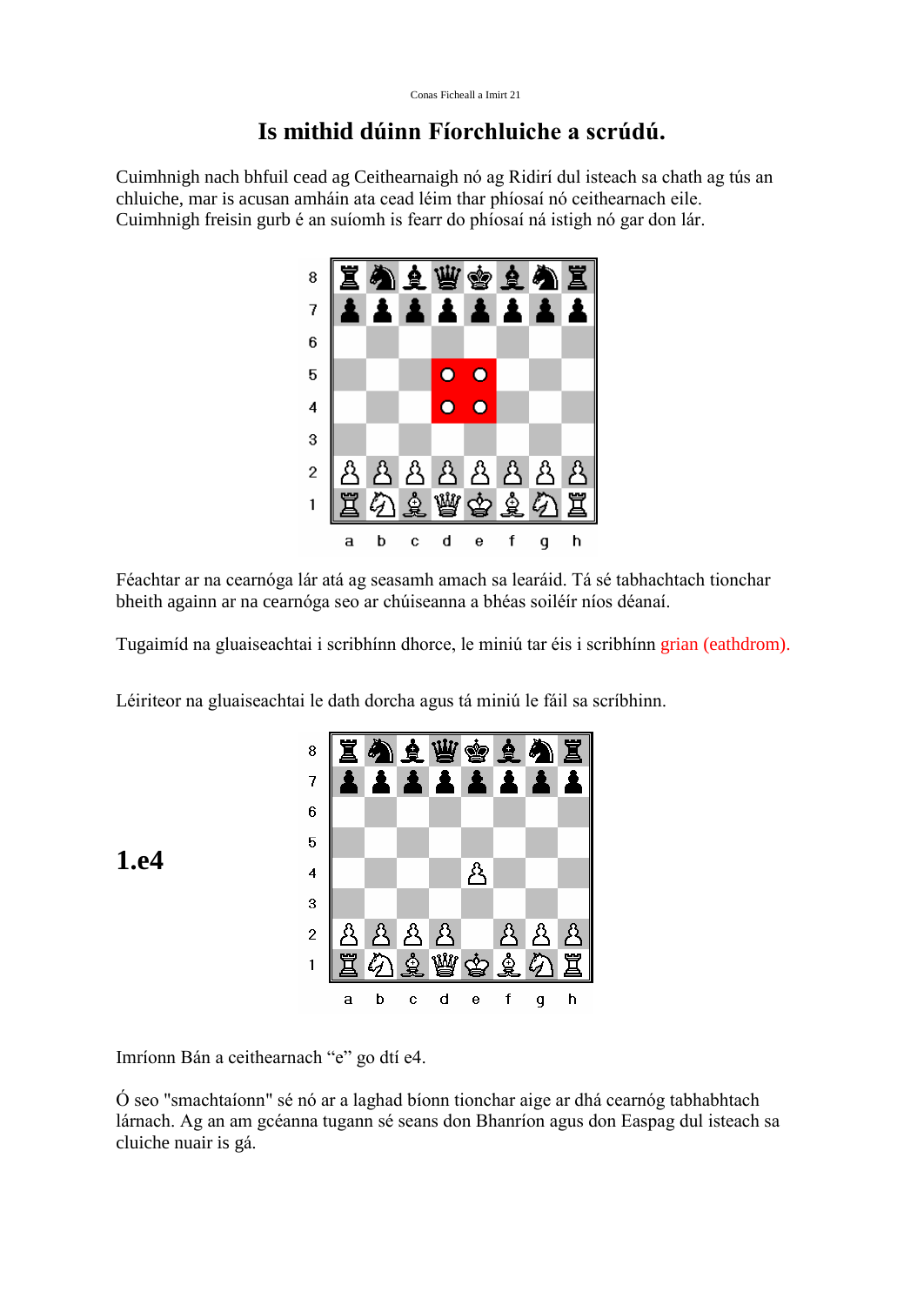



foghlaim. Cé nach botún é an ghluaiseacht seo, ní<br>foghlaim.<br>Tá sé níos fearr imirt de réir na dtrí

Tá sé níos fearr imirt de réir na dtrí<br>**Prionsabil Órga do Imirt Oscailte** 

- Prionsabil Órga do Imirt Oscailte<br>1. Cuir ceithearnach sa lár agus coinnigh ansin é. 2. Cuir ceithearnach sa lár agus coinnigh ansin<br>2. Déan forbairt ar na píosaí i dtreo an láir.
- 1. Cuir ceithearnach sa lár a<br>2. Déan forbairt ar na píosai<br>3. Coinnigh an Rí slán.
- Déan forbairt ar na píosaí i dtreo an láir.<br>Coinnigh an Rí slán.<br>Is fearr é seo a dheanamh trí chaisleanú.



**2.d4**

a b c a e i g n<br>Is gluaiseacht iontach í seo chun dul i bhfeidm ar an lár agus chun tabhairt ar an Easpag ins Is gluaiseacht iontach í seo chun dul i bhfeidn<br>na cearnóga dorcha teacht chun imeartha.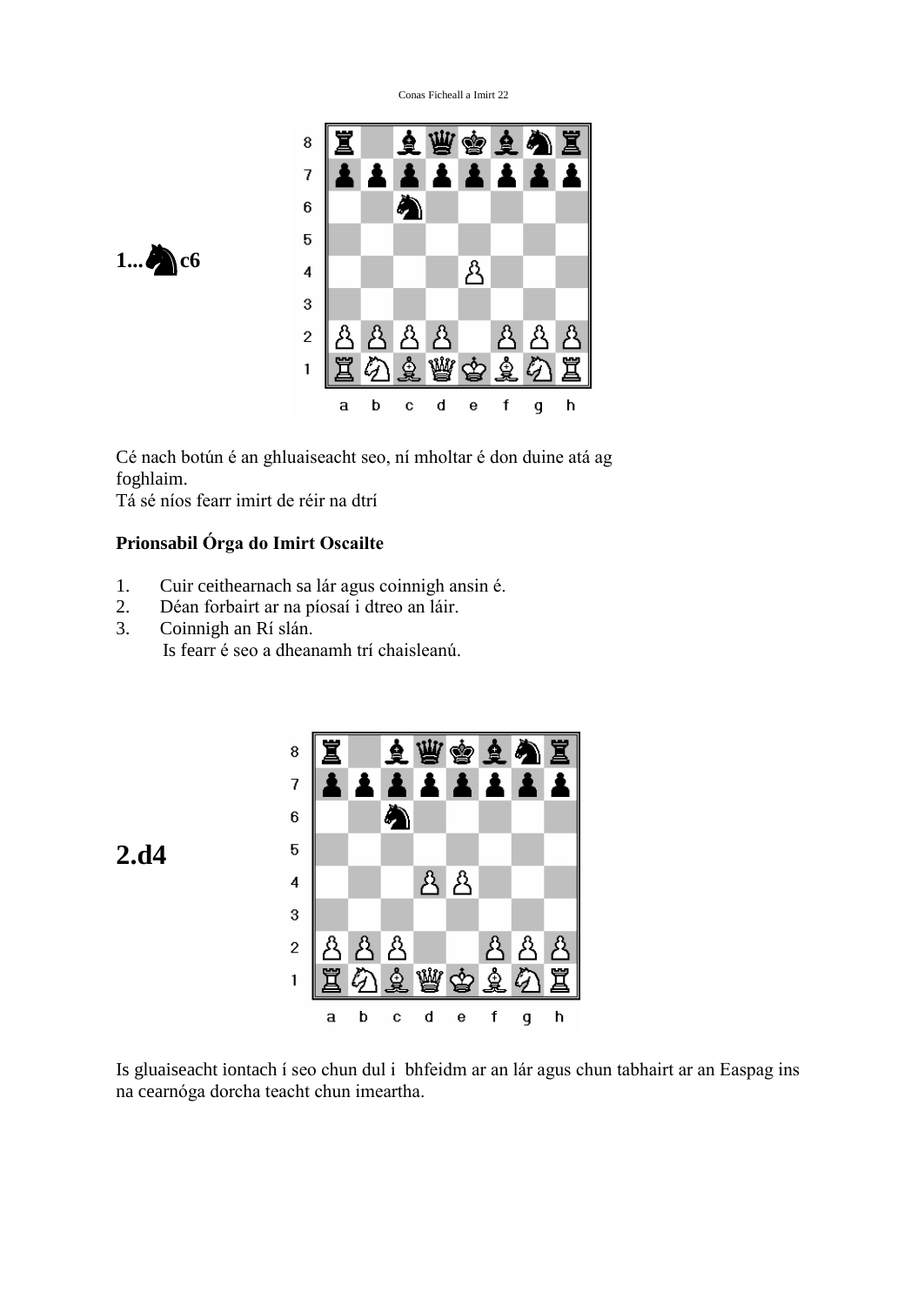

Gluaiseacht réasúnta, ag tabhairt aghaidh ar an lár agus ag scaoileadh na Banríona agus an Easpaig.

| 8                       |   |   | Ξ |   | \$ | $\mathbf{R}$ | À             | 罝      |
|-------------------------|---|---|---|---|----|--------------|---------------|--------|
| 7                       |   |   |   |   |    |              |               |        |
| 6                       |   |   |   |   |    |              |               |        |
| 5                       |   |   |   | ጿ |    |              |               |        |
| $\overline{\mathbf{4}}$ |   |   |   |   | ጿ  |              |               |        |
| 3                       |   |   |   |   |    |              |               |        |
| $\overline{c}$          | ጻ | Å | Å |   |    | රී           | ጸ             |        |
| 1                       |   |   | Ê |   |    | ু            | $\mathcal{L}$ | 。<br>曾 |
|                         | a | b | c | d | е  | f            | q             | h      |

Tugann Bán aghaidh ar an lár, ag ionsaí an Ridire ag an am céanna. Tugann Bán aghaidh ar an lár, ag ionsaí an Ridire ag an am céanna.<br>Tá a fhios againn go bhfuil pointe amháin de luach nóisin ag an gCeitearneach agus de bharr Tugann Bán aghaidh ar an lár, ag ionsaí an Ridire ag an am céanna.<br>Tá a fhios againn go bhfuil pointe amháin de luach nóisin ag an gCeitea<br>sin is fiú é an Ridire. Caithfidh an Ridire bogadh nó bheith caillte.

**3.d5**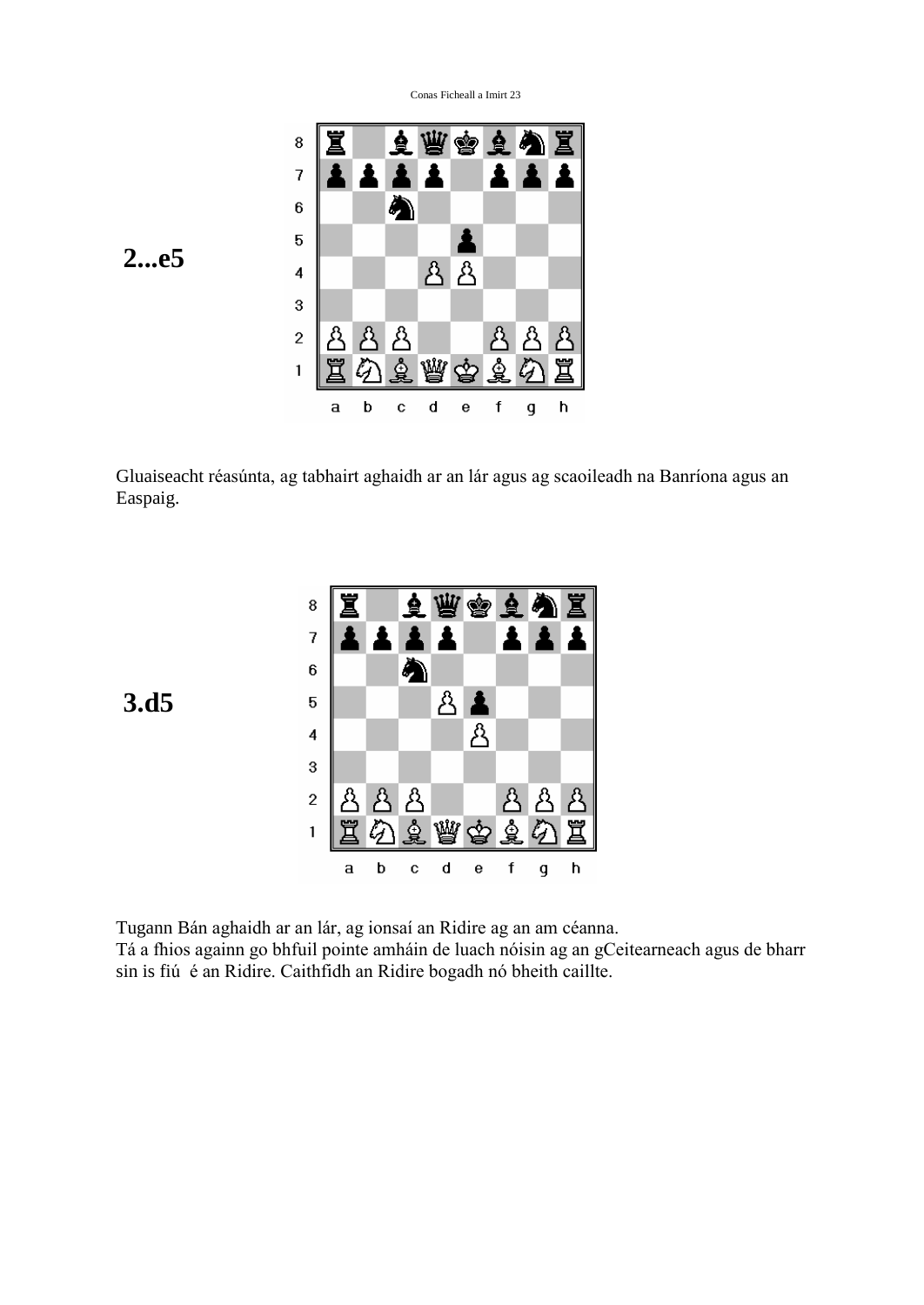

Leis an ngluaiseacht seo ionsaíonn Bán an Ceithearnach ar e5. Thiocfadh le Dubh an ceithearnach Bán ar f4 a thógáil ach chaillfeadh sé a thionchar ar an Leis an<br>Thiocfa<br>lár. lár.<br>Dá bhrí sin, socraíonn sé an Ceithearnach a chosaint agus ag an am céanna bíonn sé ag

Dá bhrí sin, socraíonn sé an Ceithearnach<br>ullmhú chun Easpag (c8) a fhorbairt.







**4.f4**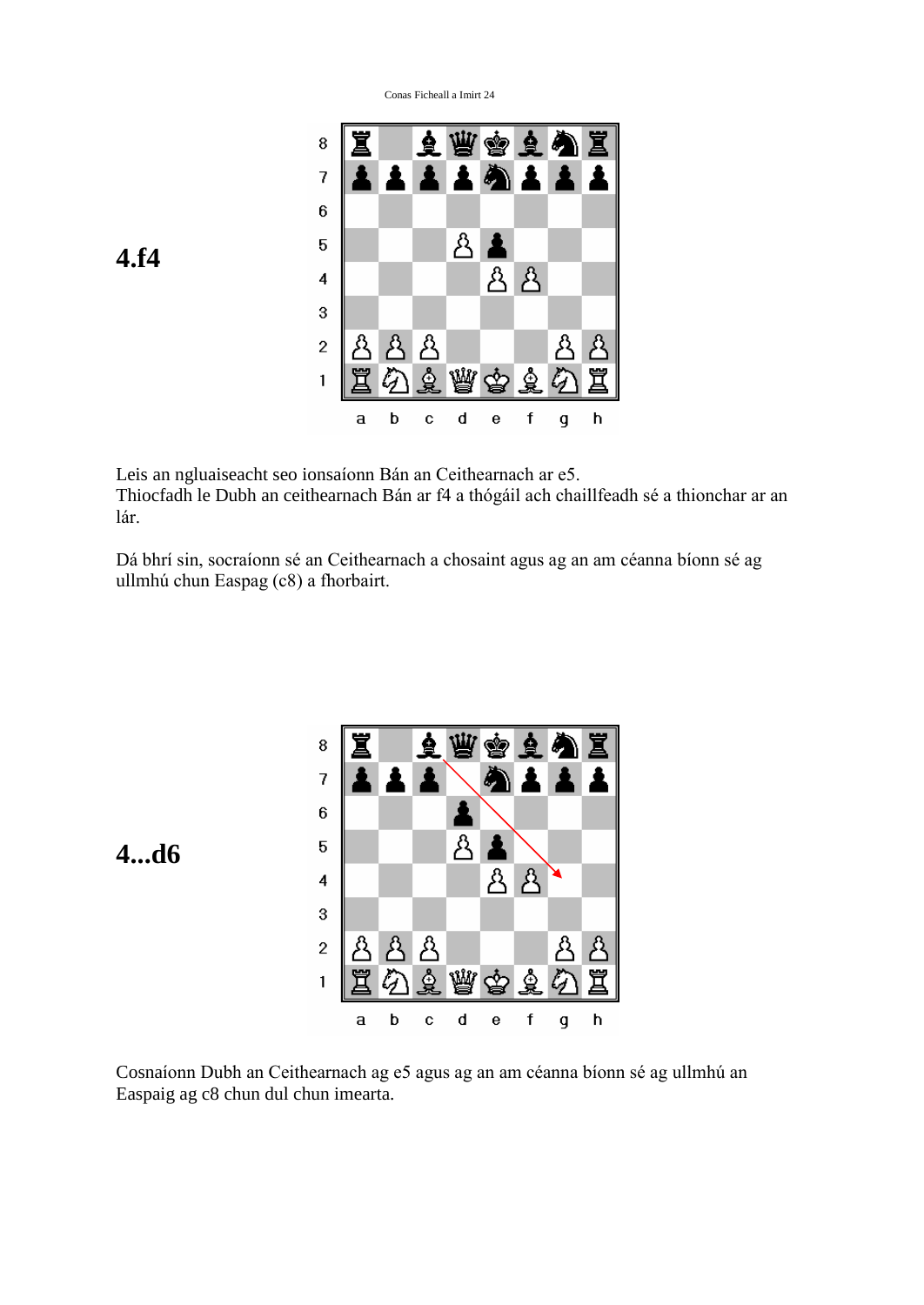

5. hest

Déanann Bán a Ridire a ''fhorbairt'', ag cur brú ar na cearnóga láir agus ag druidim níos Déanann Bán a Ridire<br>goire le caisleanú.

| 8              |   |                          |   |   | q  | $\mathbf{A}$ | À | Ï |
|----------------|---|--------------------------|---|---|----|--------------|---|---|
| $\overline{7}$ |   |                          |   |   | À  | 1            | 主 |   |
| $\overline{6}$ |   |                          |   |   |    |              |   |   |
| $\overline{5}$ |   |                          |   | ß |    |              |   |   |
| 4              |   |                          |   |   | රි |              | ė |   |
| 3              |   |                          |   |   |    |              |   |   |
| $\overline{c}$ | Å | Å                        | A |   |    |              |   |   |
| $\mathbf{1}$   | Ë | $\overline{\mathscr{L}}$ | ☝ |   |    | ∯            |   | ≏ |
|                | a | b                        | С | d | е  |              | g | h |



Bogadh Treorach.

Laghdaíonn Dubh tionchar an Ridire Bán ag f3 trí é a "theannadh" in aghaidh na Banríona. Laghdaíonn Dubh tionchar an Ridire Bán ag f3 trí é a "theannadh"in aghaidh na Banrí<br>Cuimhnigh, má ghluaiseann an Ridire ó f3, ansin beidh an Bhanríon ag d1 caillte.

Tainn an Sìorachas<br>Cuimhnigh, má ghluaiseann an I<br>Léirionn an saighead é seo. Léirionn an saighead é seo.<br>Cuimhnigh gur fiú trí phointe é an tEaspag agus is fiú naoi bpointe í an Bhanríon.

Cuimhnigh gur fiú trí phointe é an tEaspag agus is fiú naoi bpointe í an Bl<br>Má bhogann Bán an Ridire ag f3, caithfidh cúis mhaith bheith aige!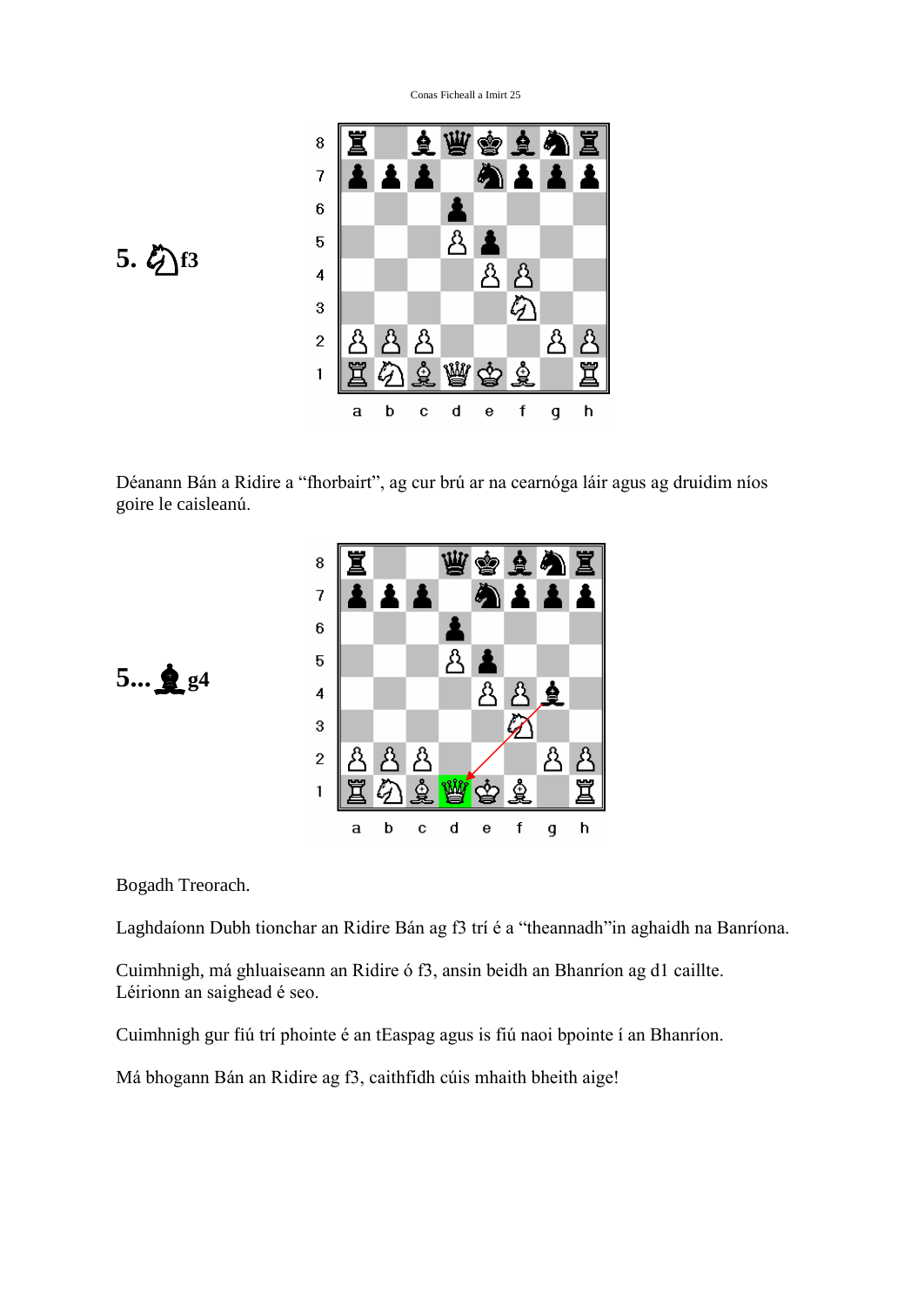



**6...**g6

Ní dhéanann Bán aon bhagairt tubaisteach nó aon rud spesialta ar an ngluaiseacht seo.<br>Tá sé ag cur gluaiseacht faoina fhórsaí nó mar a deirtear sa bhficheall, tá sé ag déanamh Tá sé ag cur gluaiseacht fa<br>forbairte ar a phíosaí.



a b c d e f g h<br>Tá ionsaí déanta ar an gCeithearnach Bán ag f4 faoi dhó, agus cosaint déanta uair amháin (ag an Easpag ag c1)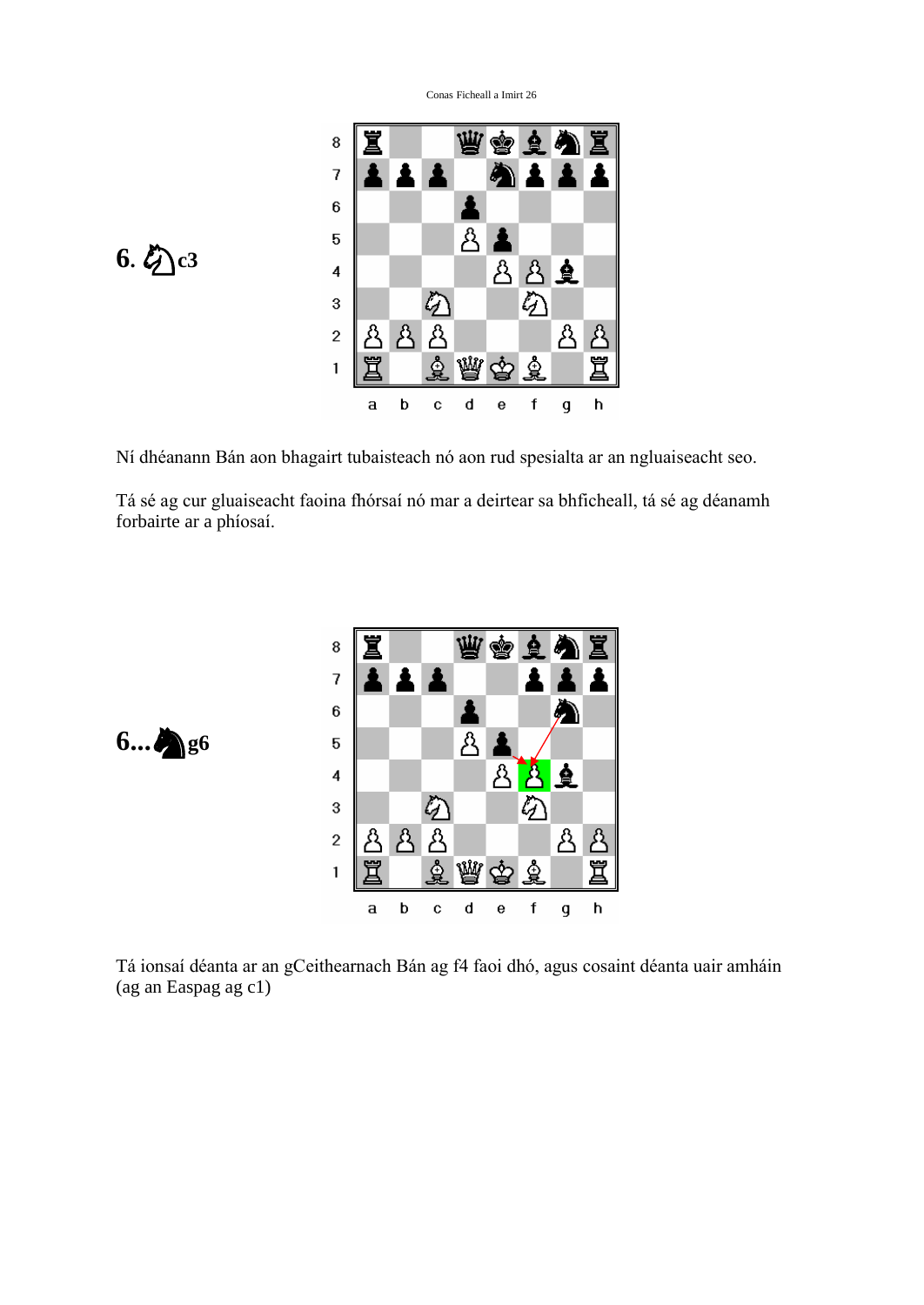

In ionad a Cheathearnach atá faoi bhagairt a chosaint, déanann Bán frith bhagairt, nach féidir neamhaird a dhéanamh de gan cailliúint, ó tharla gur mó is fiú é an tEaspag ná an Ceithearnach.



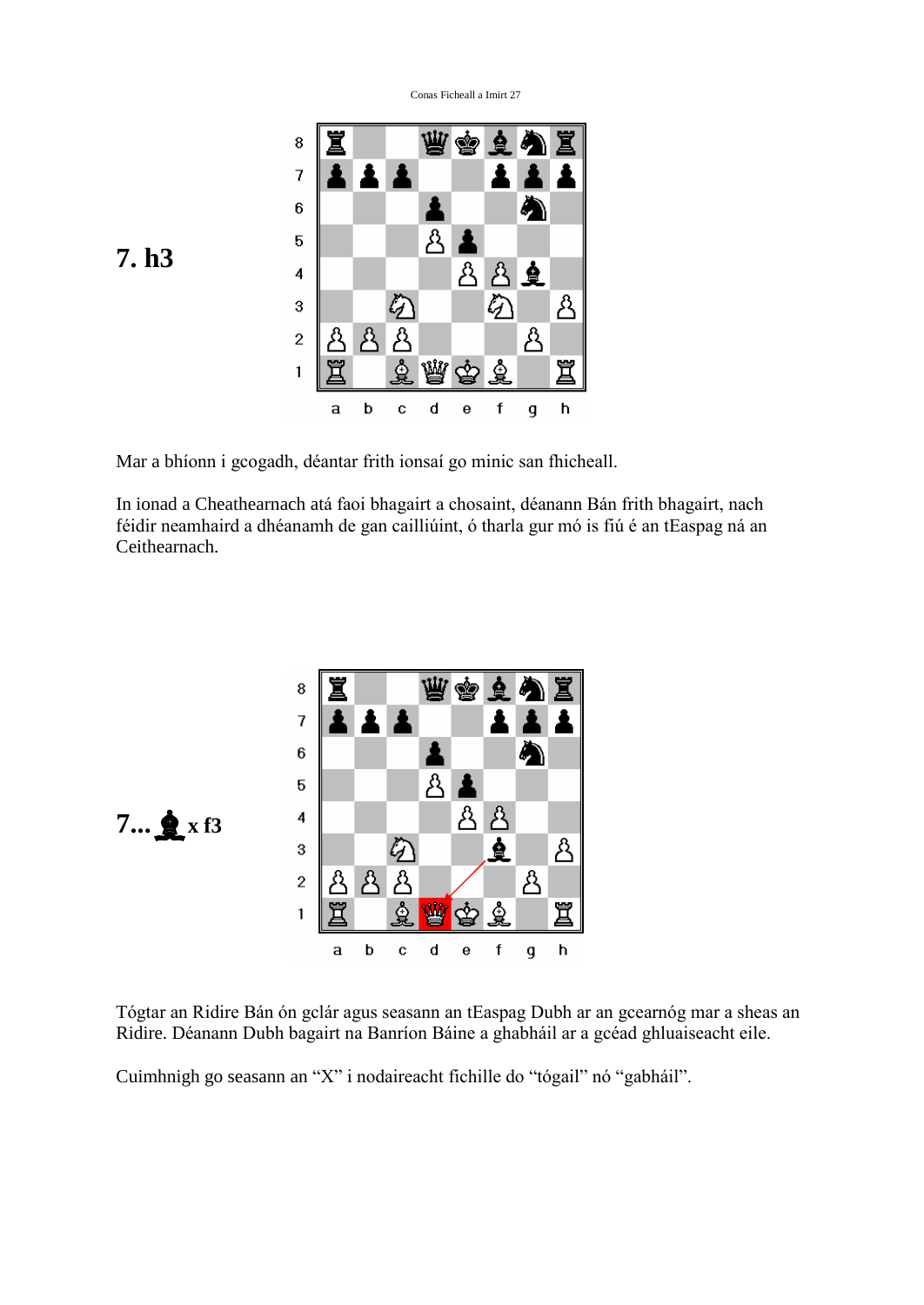

Glaonn an t-imreoir Bán amach "Sáinn!" Caithfidh Dubh gach rud a fhágáil agus an Rí a Filaonn an t-imreoir Bán amach "Sáinn!" Caithfidh Dubh gach rud a fhágáil agus an Rí a<br>fháil as Sáinn. 'Sé Sáinn an frith ionsaí is mó tionchair— caitear é a fhreagairt. Is féidir le Glaonn an t-imreoir Bán amach "Sáinn!" Caithfidh Dubh gach rud a fhágáil agus an Rí a<br>fháil as Sáinn. 'Sé Sáinn an frith ionsaí is mó tionchair— caitear é a fhreagairt. Is féidir le<br>Bán an Bhanríon a fhagáil in-ionsaithe, fháil as Sáinn. 'Sé Sáinn an fi<br>Bán an Bhanríon a fhagáil in<br>a fhad is atá a Rí i sáinn. a fhad is atá a Rí i sáinn.<br>Usaidimid"+" chun sáinn a thaispeáint.





Shocraigh Dubh cosc a chur leis an Sáinn, in áit a Rí a bhogadh, mar gur mhaith leis an deis a bheith aige caisleánú níos déanaí.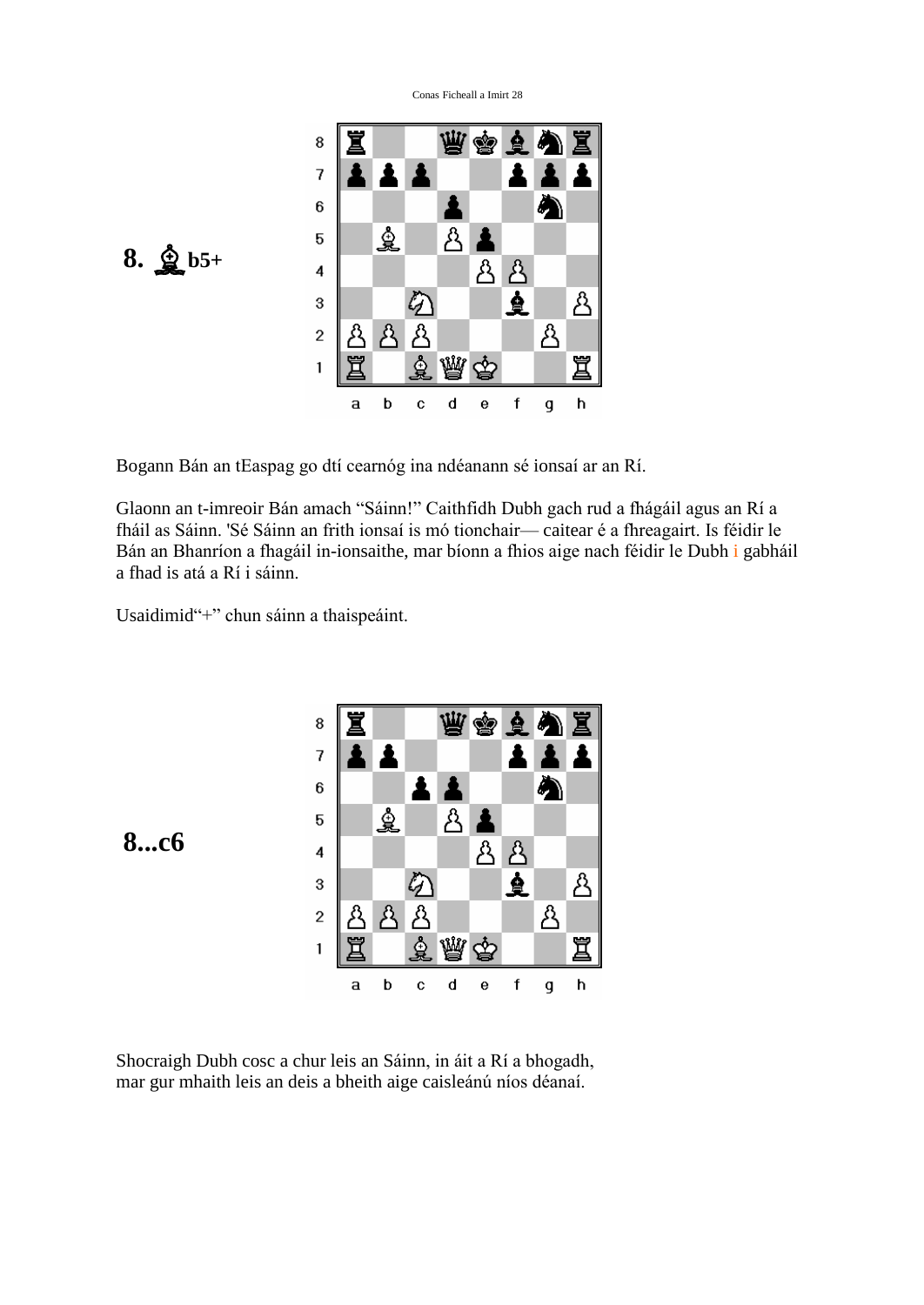

### **9. dxc6!!**

An bhfuil dearmad déanta aige go bhfuil a Bhanríon á hionsaí ag an Easpag Dubh?

Cuimhnigh go n-úsáidimid "!" chun gluaiseacht mhaith a mharcáil.



9... **p**xd1?

a<br>Dar fia!, ní dhearna Bán botún.

Tá sé ag pleanáil ar aghaidh agus tá a fhios aige má thógann Dubh an Bhanríon, buafaidh sé an cluiche.

Seo sampla de "theaghlaim" (combination).

Cuimhnigh: úsáidimíd comhartha ceiste "?" chun droch ghluaiseacht do mhárcail.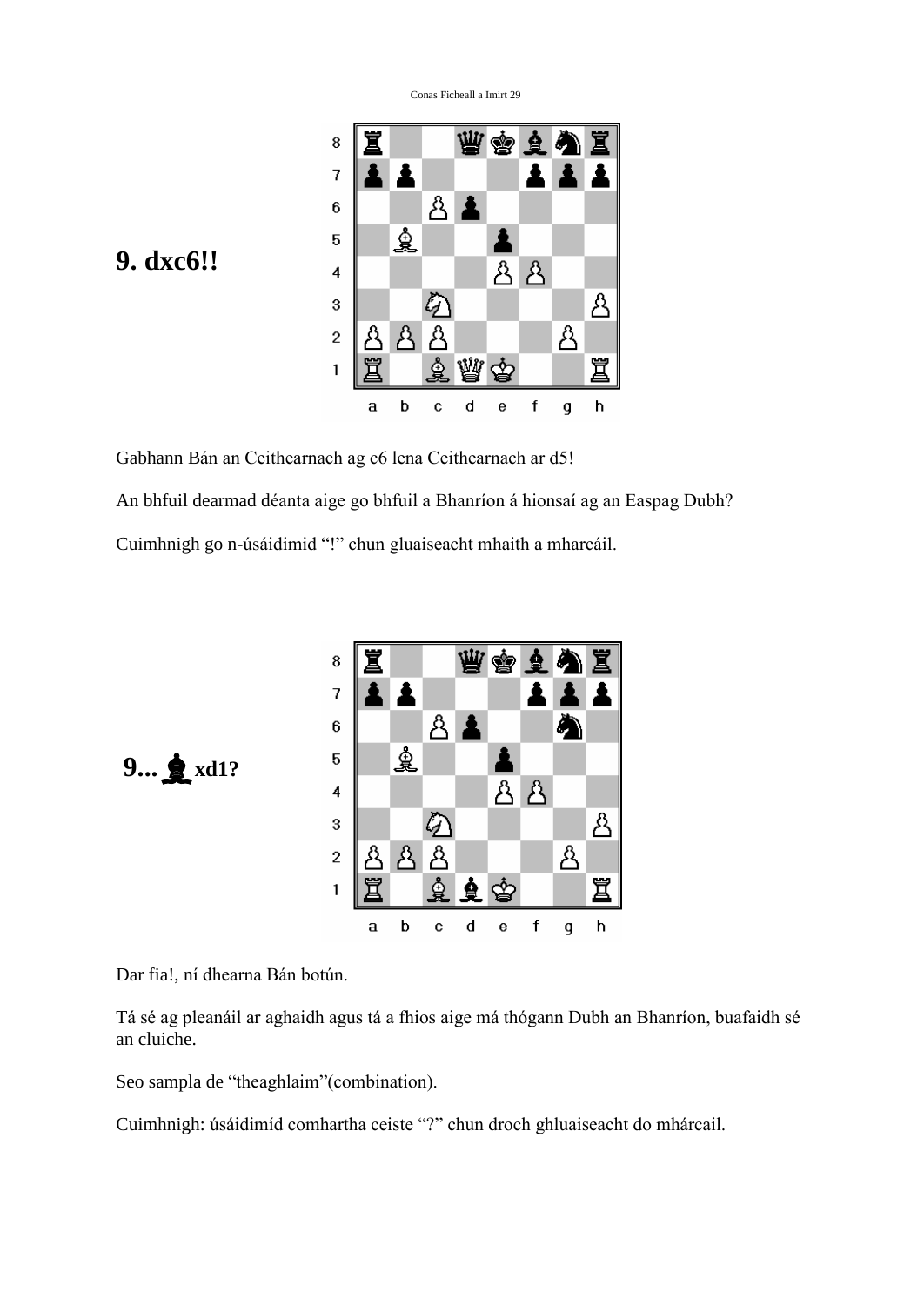

Seo Sáinn "aimsithe".

Seo Sáinn ''aimsithe''.<br>Taispeánadh an t-ionsaí ar an Rí tar éis don Cheithearnach dubh ar cearnóg Taispeánadh an t-ionsaí ar an Rí tar éis don Chei<br>b7 a ghabháil. Tá an rí i sáinn ag an Easpag.





Bogann Dubh a Rí as sainn, in áit cosc a chur leis an sainn lena Bhanríon.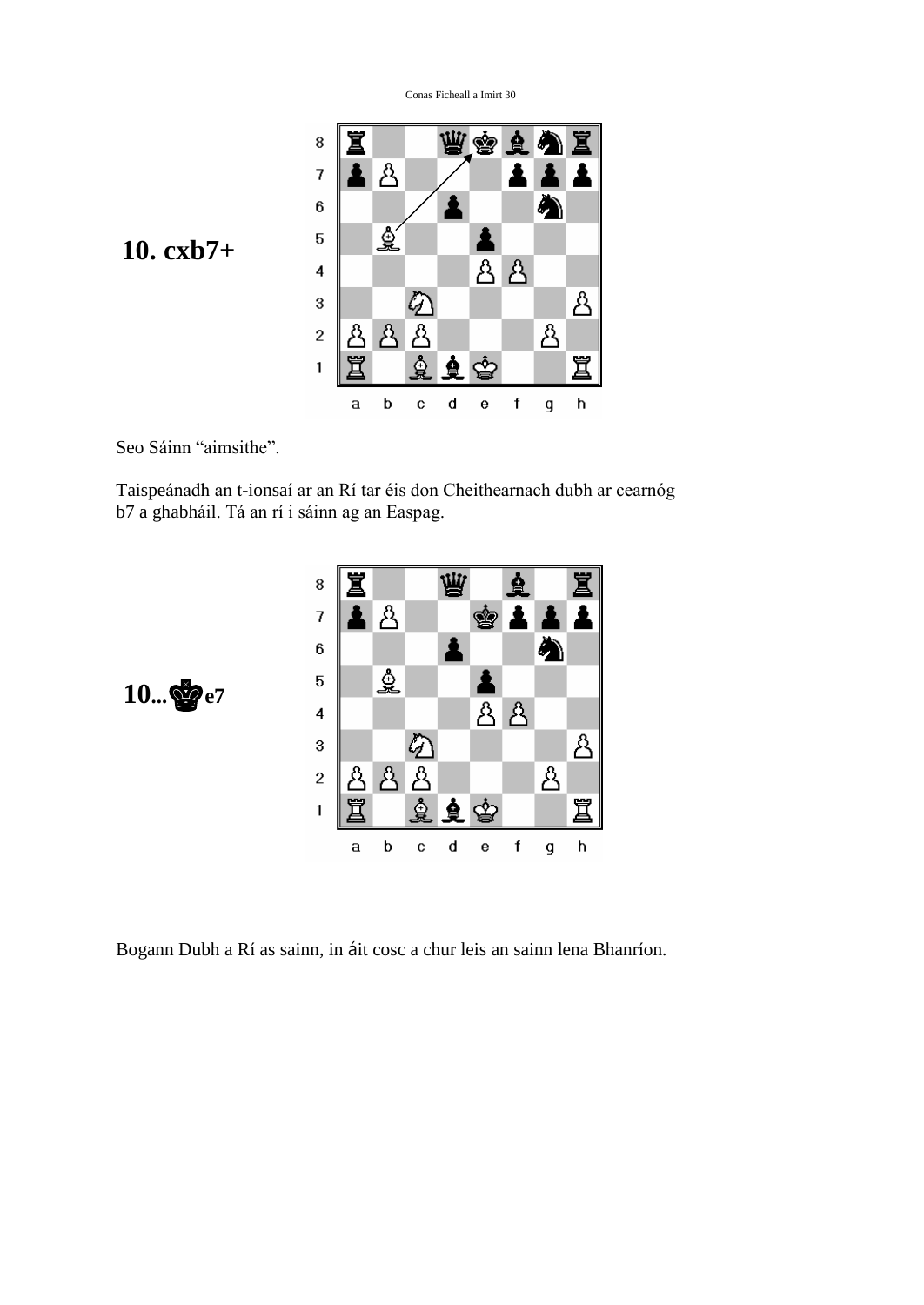



Tá Bán ar an mbealach chun buachaint. Téann an Ridire don ionsaí agus cuireann sé brú ar an Rí. Tá Bán ar an mbealach chun buachaint.<br>Téann an Ridire don ionsaí agus cuireann sé brú ar an Rí.<br>Níl ach gluaiseacht dhleathach amháin ag Dubh anois. Níl ach gluaiseacht dhleath<br>An aithníonn tu é?



 $11...$  $66$ 

Beart riachtanach é seo.

Beart riachtanach é seo.<br>Nuair thugann Ridire sáinn, caithfidh an Ridire a bheith gafa nó tá ar an Rí bogadh mar ní .<br>Nuair thugann Ridire sáinn, caithfidh an Ri<br>féidir cosc a chur le h-ionsaí an Ridire. Féidir cosc a chur le h-ionsaí an Ridire.<br>Is féidir le Bán an buile marfach a thabhairt anois.